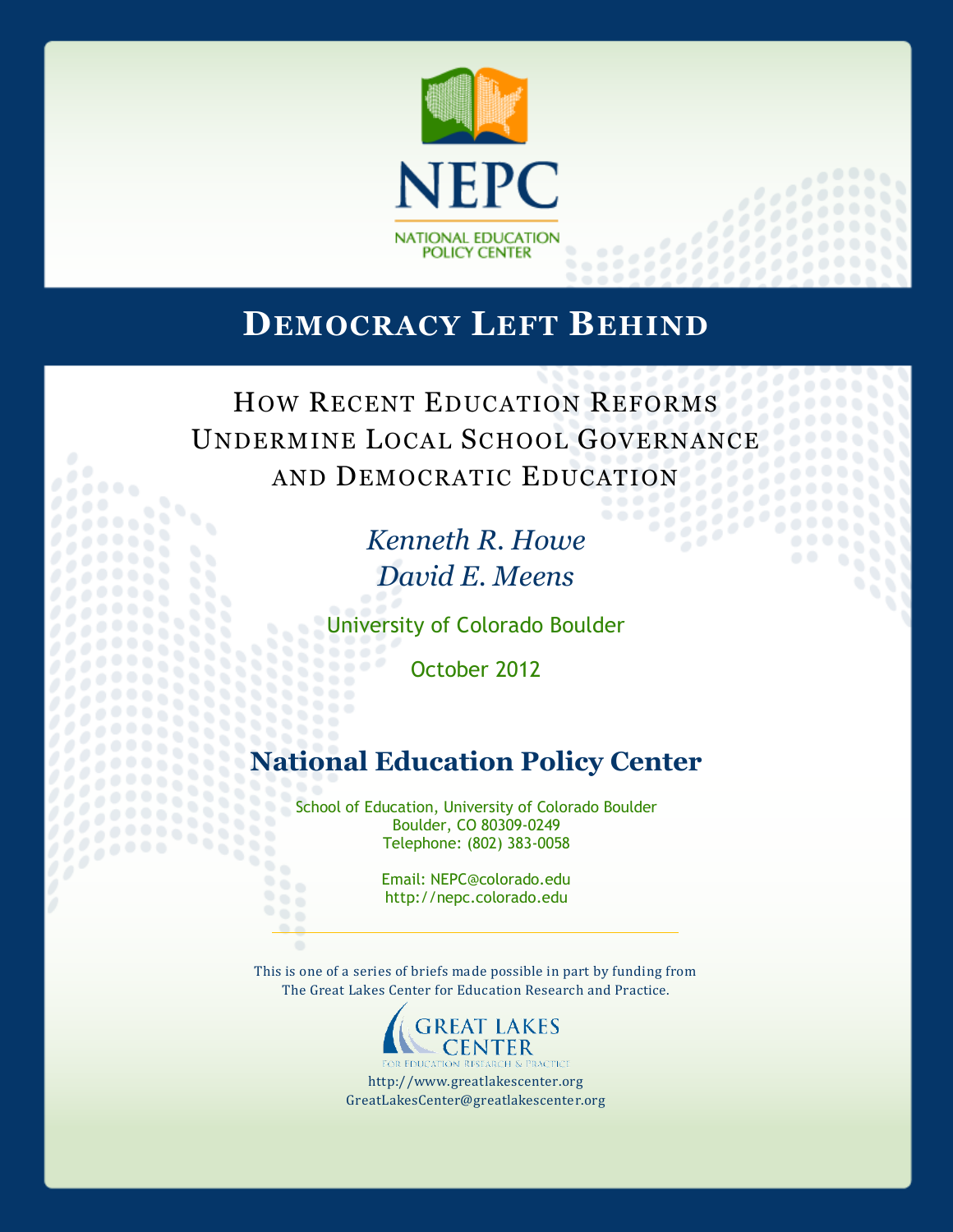**Kevin Welner** *Project Director*

**Don Weitzman** *Academic Editor*

**William Mathis** *Managing Director*

**Erik Gunn** *Managing Editor*

Briefs published by the National Education Policy Center (NEPC) are blind peer-reviewed by members of the Editorial Review Board. Visit http://nepc.colorado.edu to find all of these briefs. For information on the editorial board and its members, visit: http://nepc.colorado.edu/editorial-board.

Publishing Director: **Alex Molnar**

#### **Suggested Citation:**

Howe, K.R. & Meens, D.E. (2012). *Democracy Left Behind: How Recent Education Reforms Undermine Local School Governance and Democratic Education*. Boulder, CO: National Education Policy Center. Retrieved [date] from http://nepc.colorado.edu/publication/democracy-left-behind.

*This material is provided free of cost to NEPC's readers, who may make non-commercial use of the material as long as NEPC and its author(s) are credited as the source. For inquiries about commercial use, please contact NEPC at nepc@colorado.edu.*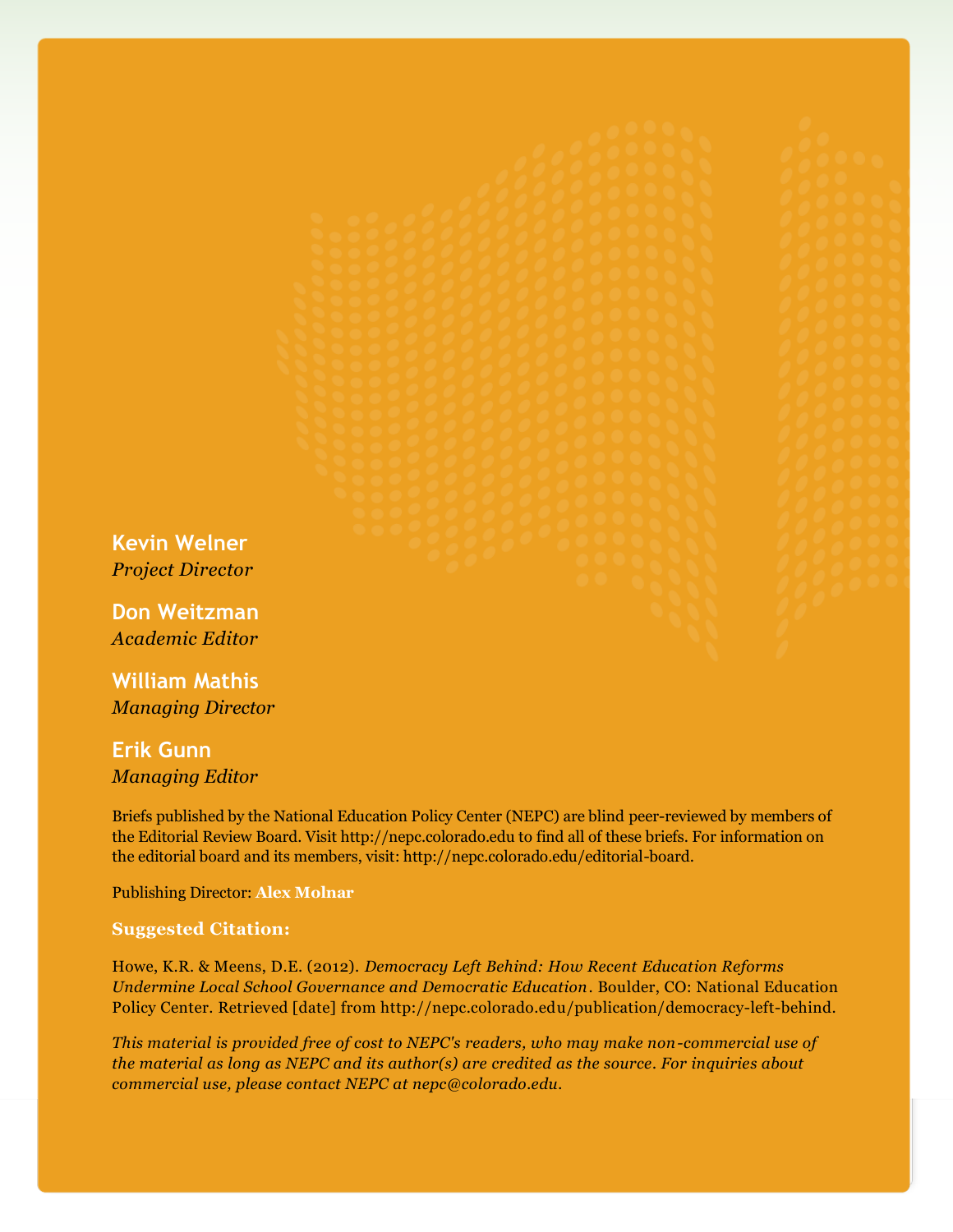# **DEMOCRACY LEFT BEHIND** HOW RECENT EDUCATION REFORMS UNDERMINE LOCAL SCHOOL GOVERNANCE AND DEMOCRATIC EDUCATION

*Kenneth R. Howe and David E. Meens, University of Colorado Boulder*

## **Executive Summary**

Local control has historically been a prominent principle in education policymaking and governance. Culminating with the passage of No Child Left Behind (NCLB), however, the politics of education have been nationalized to an unprecedented degree, and local control has all but disappeared as a principle framing education policymaking.

This brief examines what the eclipse of local control means for our democracy. It distinguishes two dimensions of democracy that are at issue—democratic policymaking and democratic education—and concludes that the effect of NCLB has been to frustrate our democracy along both of these dimensions. The following recommendations are then offered as guidelines for future federal education policy:

- **Move from a punitive model to a participatory model for engaging local communities in reform efforts.** Rather than threatening to withhold funding from struggling schools, provide additional support and incentives for staff, parents, and other community members to get involved in deliberating about educational problems and their solutions.
- **Encourage the adoption by states and locales of curriculum standards that include a conscious and substantive focus on developing the deliberative skill and dispositions required of democratic citizenship,** while de-emphasizing high-stakes testing of "the basics" (reading, writing, mathematics).
- **Curtail the privatization of public resources through Supplemental Education Services (SES) and school choice.** Keep individuals and organizations that receive public funds accountable to the public through democratic procedures; support elected school boards, which are the bodies best positioned to exercise discretion in allocating education funding within firm guidelines based on democratic principles.
- **Seek ways to integrate schools to ensure access to equal educational opportunities and the diverse context of learning that all students need for the inculcation of democratic character.**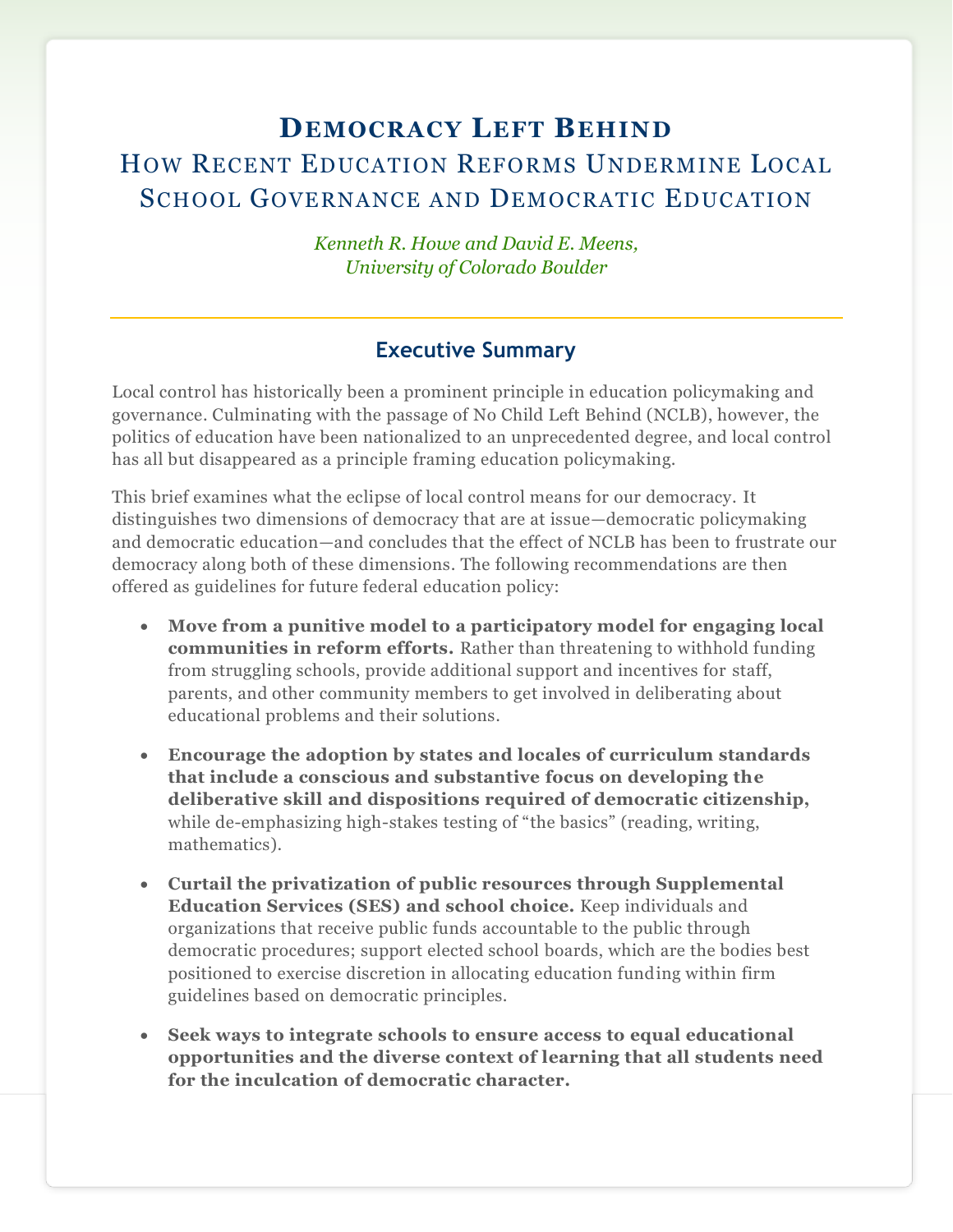# **DEMOCRACY LEFT BEHIND** HOW RECENT EDUCATION REFORMS UNDERMINE LOCAL SCHOOL GOVERNANCE AND DEMOCRATIC EDUCATION

## **Introduction**

Jeffrey Henig observes that in the arena of education policy at the present time, the notion that "localism is obsolete" is taken for granted by Democrats and Republicans alike. <sup>1</sup> This stance developed over a 50-year period that saw notable expansions of the federal role through the 1958 National Defense Education Act (NDEA), the 1965 Elementary and Secondary Education Act (ESEA), and its 1994 reauthorization. ESEA was initially driven by equity concerns but subsequently evolved to emphasize accountability. This crystallized in the passage of No Child Left Behind, the most recent reauthorization of ESEA, which represents the single largest expansion of the federal government's role in education in U.S. history. As political scientist Patrick McGuinn notes, "Though the funding and day -today administrative control of U.S. public schools remain decentralized the politics of education has been nationalized to a degree unprecedented in the country's history, and the federal government's influence over education has never been greater." <sup>2</sup> Local control has been further diminished by the increased role of the states in interpreting and implementing NCLB and, now, Race to the Top. Though the role of states has been steadily increasing for other reasons, most notably as a result of funding equalization litigation, federal accountability policy is now a major cause of the states' increased reach.

What does the diminution of local control of public education driven by changed views about the proper role and the acceptable reach of the federal government mean for our democracy? In this brief, we distinguish between two dimensions of democracy that are at issue: democratic policymaking and democratic education. We argue that the effects of NCLB have been to frustrate our democracy—along both of these dimensions. We then offer several recommendations. We frame our analysis in terms of the normative theory of democracy, now ascendant, that has its roots in the works of John Dewey and currently goes by the name *deliberative democracy*. Deliberative democracy is particularly useful for our purpose here because its intent is to wed political theorizing to public policymaking.

### **Deliberative Democracy**

In her seminal book *Democratic Education,*<sup>3</sup> Amy Gutmann begins with the premise that in the contemporary United States, democracy is the political framework in which educational theory is to be embedded. In a democracy, citizens should not be relegated to the role of passive bystanders in "social reproduction" but should be capable of actively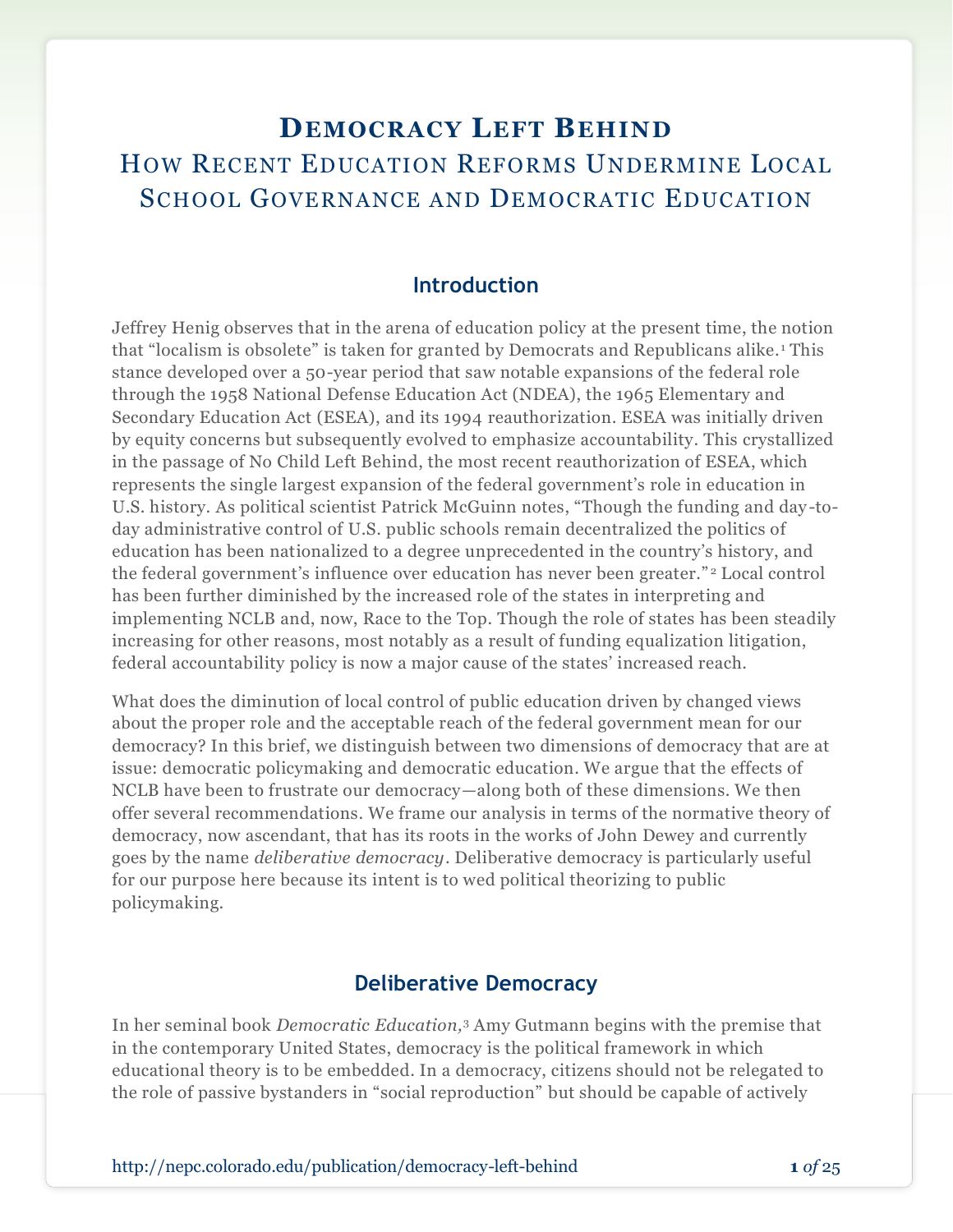engaging in the kind of "*conscious* social reproduction" associated with democratic deliberation. Public education should prepare future citizens for this participatory role. Gutmann adds to this idea of democratic citizenship the central premise that democracy may only be legitimately constrained in its own name. That is, any constraints placed on democratic deliberation must be justified on the grounds that they are needed to protect its continued existence. From this point of departure, Gutmann arrives at three general principles constraining democratic deliberation about educational policy: *non-repression, non-discrimination,* and *the democratic threshold.* 

The principle of non-repression "prevents the state and any group within it from using education to restrict rational deliberation of competing conceptions of the good life and the good society."<sup>4</sup> The principle of non-repression is expansive. It ensures not just freedom *from* interference, but also freedom *to* engage in deliberations associated with conscious social reproduction.

The principle of non-discrimination is an extension of the principle of non-repression. It prevents the "selective repression" associated with "excluding entire groups of children from schooling or by denying them an education conducive to deliberation among

# *By its nature, democracy presumes the value of local control. Democracy trusts in the people to rule themselves, based on their collective judgment, freed from externally imposed dictates.*

competing conceptions of the good life and the good society." <sup>5</sup> Discrimination is a more general and typically less overt, "passive," form of repression. It is the form that has been most prominent in schools with respect to girls and children of color. The passive form is distinct from overt discrimination. It is often subtle, the result of attitudes and beliefs that remain hidden within institutional contexts.<sup>6</sup>

The democratic threshold is an educational equality standard. <sup>7</sup> It is "democratic" because it is defined in terms of the knowledge, skills, and dispositions people need to participate effectively in a deliberative context protected by non-repression and non-discrimination. It is a "threshold" because it is a standard of equality below which no child should fall but that, once reached, does not require further equalization efforts. For example, the current adult citizenry is not permitted to deny future generations an education that would instill in them the capacities associated with the democratic threshold, even if it did so within the bounds of the principles of non-repression and non-discrimination as applied to their own participation.

Local control refers to the power of communities, made up of individuals bound together by common geography, resources, problems and interests, to collectively determine the policies that govern their lives. In the realm of schooling, this typically refers to control by elected school boards and their constituents. By its nature, democracy presumes the value of local control. Democracy trusts in the people to rule themselves, based on their collective judgment, freed from externally imposed dictates. Gutmann's view is no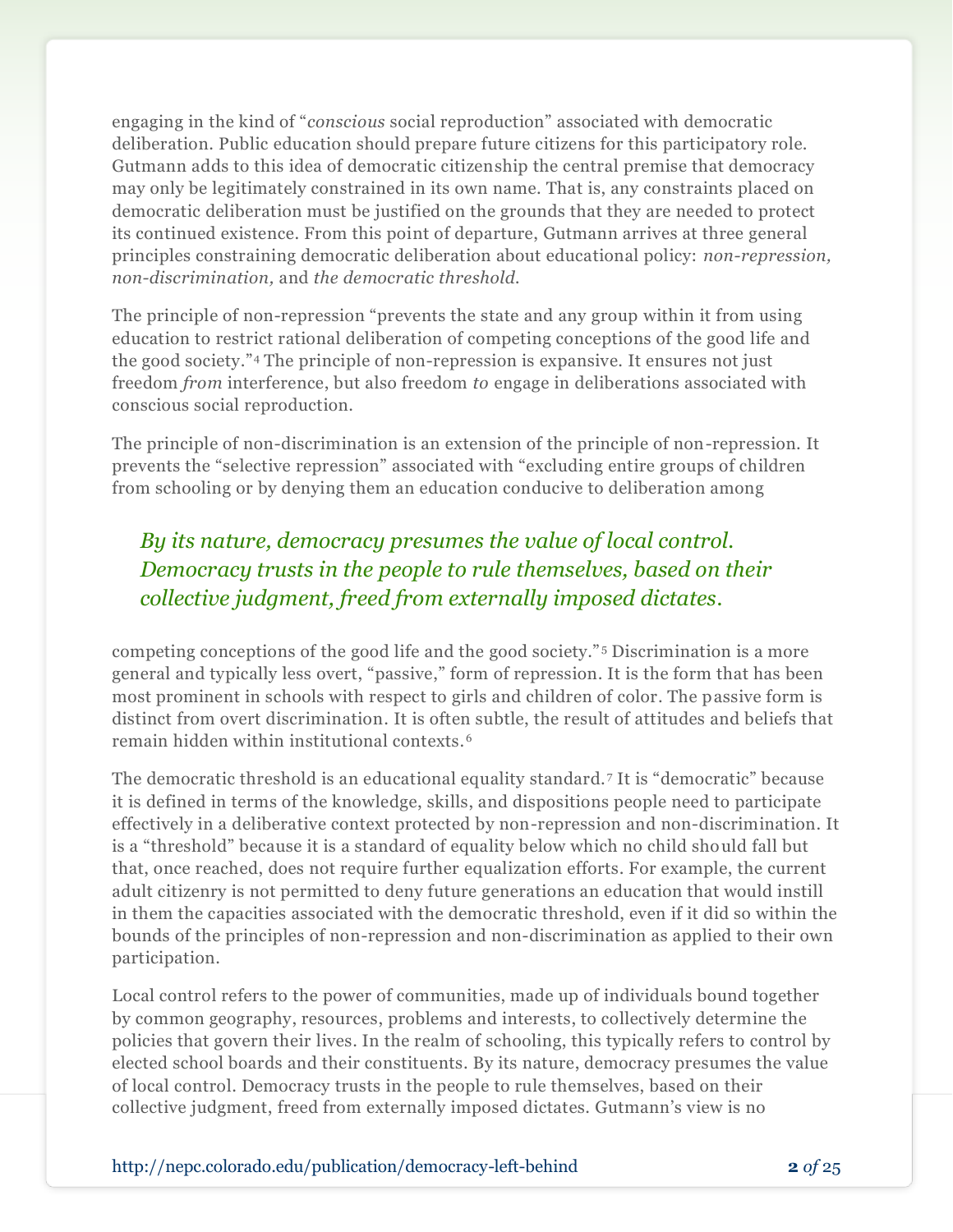exception on this point. Indeed, like all deliberative democratic theorists, she attributes greater value to local control than do "vote-centric" views that place little emphasis on dialogical political participation.<sup>8</sup> Nevertheless, while there is a presumption in favor of local control it must sometimes be overridden in democracy's own name. This is a premise of constitutional democracies like our own and it is the justification for the kinds of boundary principles with which Gutmann limits democratic discretion. The use of local control to justify racial segregation, for instance, violates the principles of nondiscrimination and the democratic threshold, as well as the Fourteenth Amendment, and thus cannot be defended on democratic grounds. The same reasoning can be extended to the spectrum of educational law and policy that followed in the wake of the Supreme Court's *Brown* decision regarding income, disability, gender, and language. It follows that the diminution of local control in education policymaking in the wake of NCLB is not undemocratic *per se*; whether it is depends on its rationale and results.

### **NCLB and Democratic Policymaking**

#### **Localism as Obsolete**

In order to understand how federal education policy has become antithetical to democracy, it is important to understand the history and nature of the *accountability regime*<sup>9</sup> and its embodiment in NCLB. With states acting as the conduit for implementing NCLB, local school systems have become the loci of accountability for educational performance, to the near exclusion of attention to social, cultural, and economic conditions. While local school systems are accountable for performance, performance itself is measured in terms of scores on standards-based tests developed and enforced from afar. <sup>10</sup> The diminution of local control is thus part and parcel of the accountability regime. As we shall discuss in greater detail below, the accountability regime has arisen in part in response to the belief among reformers that local community control of schools is itself a problem to be overcome.

Throughout the 19th century, local community control was not so much an organizational preference or political stand as it was a material necessity and unquestioned matter of fact. In 1831, after Alexis de Tocqueville had traveled throughout the U.S. and made the observations that he subsequently published in *Democracy in America*, <sup>11</sup> he remarked that the most common topic of discussion at town hall meetings and other local gatherings was education. Citizens debated how schools were to be organized and what was to be taught in them.

Historian of education David Tyack writes that at that time, "Teachers knew to whom they were accountable: the school trustees who hired them, the parents and other taxpayers, the children whose respect—and perhaps affection—they needed to win." <sup>12</sup> Such high levels of citizen participation contributed to the diversity of schooling in America, as local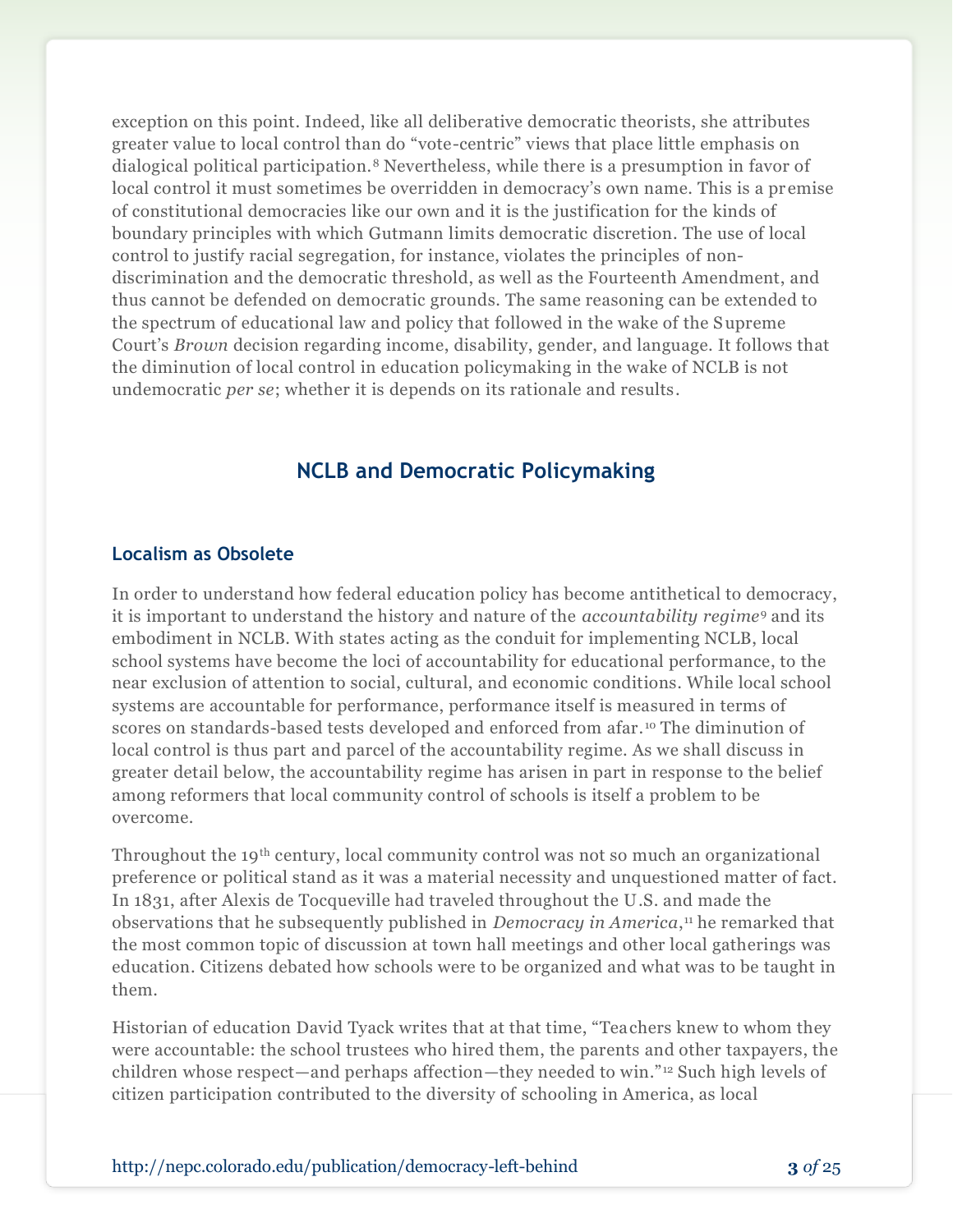idiosyncrasies and perceived needs dictated choices about organization. Tyack states that, "The 'curriculum' of the rural school was often whatever textbooks lay at hand," and so "schooling" could mean fairly different things in different places.<sup>13</sup> In the late 19th century, for a variety of reasons—accommodating the large influx of immigrants foremost among them—this diversity came to be seen as a problem to be solved, and a number of reformers who became known as the "administrative progressives" worked to standardize, professionalize, and centralize schooling in the U.S., to transform it into what Tyack later christened "the one best system." <sup>14</sup>

While they met with a good deal of resistance from teachers, administrators, and communities at the local level, the decades-long efforts of reformers did change the face of public education in the U.S. to a remarkable extent. But the move to greater centralization was not spurred by any democratic impulse. Indeed, leading reformers of the day in the mold of Ellwood Cubberley, Lewis Terman and Edward Thorndike were not committed to furthering educational equality as the foundation for democracy. Rather, they were technocrats who sought to apply science to public education, whose goal they considered to be the preparation of students to fit into their predetermined social and vocational niches. As Cubberley, inaugural dean of the Stanford School of Education, remarked,

We should give up the exceedingly democratic idea that all are equal and that our society is devoid of classes. The employee tends to remain an employee; the wage earner tends to remain a wage earner . . . One bright child may easily be worth more to the National Life than thousands of those of low mentality. <sup>15</sup>

By the mid-20th century, however, the role of centralized authority had changed. It was now equity-minded reformers who adopted it as a tool of education reform, shifting the focus from curriculum and the adequacy of management in schools to the elimination of unequal access and resources in order to foster the conditions of a more democratic society. The Supreme Court's 1954 *Brown* decision was the watershed, inaugurating what McGuinn refers to as the *equity regime.*<sup>16</sup> The new focus was particularly embodied in 1965's ESEA, most recently reauthorized as NCLB.

Alongside the increased intervention of the federal government in education in the decades following the *Brown* decision*,* new advocacy for local community control emerged from two very different types of constituencies. Conservatives invoked local community control as they resisted racial desegregation in public schools, initially in the South and later in the North as well. School choice emerged as a policy instrument that legitimated continuing segregation in the name of local community control. Thus, education scholar Diane Ravitch states that, "During the 1950s and 1960s, the term 'school choice' was stigmatized as a dodge invented to permit white students to escape to all-white public schools or to [private] all-white segregation academies." <sup>17</sup> For equity-minded reformers, school choice was associated with both local obstructionism and racism.

Another source of support for local community control, explicitly equity-minded and at odds with the conservatives, were Black and Latino/a communities, especially in the urban centers of the North. The civil rights movement had mobilized minority groups to resist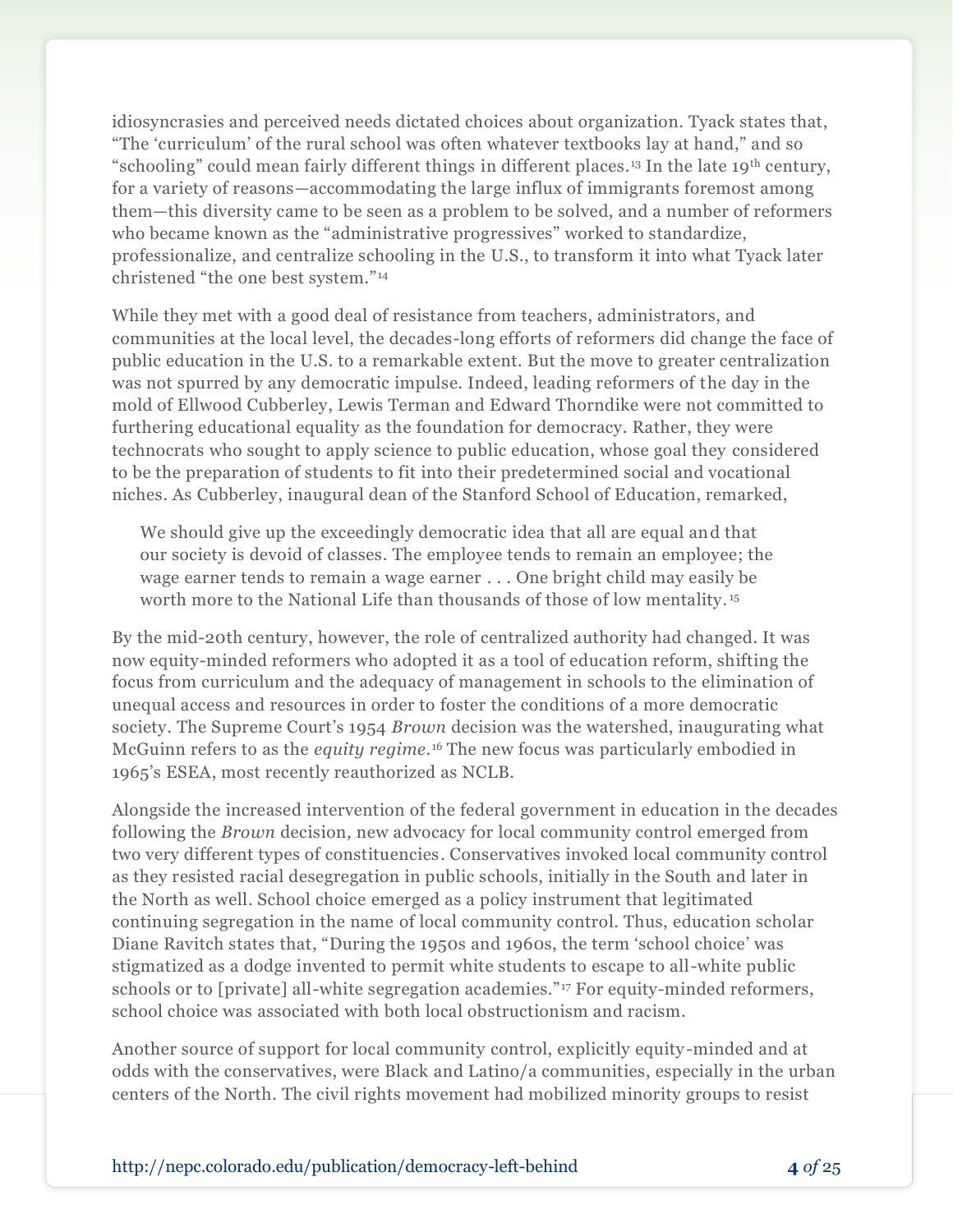inequity and injustice in American institutions. From the mid-1960s, the growing militancy, which was captured for many Black Americans by the phrase "Black Power," advocated communal autonomy and self-sufficiency as paths to empowerment and equity for the historically marginalized and disadvantaged. In cities like New York and Chicago, grassroots movements advocating local community control led to increased decentralization of school governance that, at least in some cases, supported increased public participation in determining and implementing education policy. <sup>18</sup>

In the early 1980s, as various constituencies experimented with developing local community control as an equity-oriented reform in its own right, <sup>19</sup> a trend emerged in national politics that would prove extremely important in undercutting such community based efforts. The equity regime that had dominated federal policy, justifying instruments

# *Despite Obama and Duncan's rhetorical support for greater local control of schools, the reform instruments that their policies are based on are clearly antithetical to it.*

such as desegregation busing and affirmative action, began to be eclipsed. In May 1983 the U.S. Department of Education released *A Nation at Risk.<sup>20</sup>* This report, which was followed by several more with similar messages, portrayed public education in the U.S. as contributing to "a rising tide of mediocrity" that threatened the country's economic competitiveness. The report held that while education had long been considered primarily an issue to be addressed at the state and local levels, the crisis in education now made it an issue of national significance.<sup>21</sup> If this crisis was not addressed, the report warned, the U.S. role as a global economic and political superpower was in jeopardy.

During the Reagan years and beyond, rhetoric concerning the perceived crisis of achievement came to dominate discussions of education policy. By the mid-1990s a much increased emphasis on holding local districts accountable to state and federal authorities provided the context in which Democrats and Republicans alike discussed education policy issues. This culminated in NCLB, which completed the shift from the *equity regime* to a new *accountability regime*. Equity was not eliminated as a concern in education policy—for example, attention continued to be focused on the "achievement gap." But the goal of educational equity was diminished in overall importance and subsumed under the principle of raising the performance of all students, rather than focusing special attention on those most in need.<sup>22</sup> And, as indicated before, much more emphasis was placed on the accountability of local schools for educational performance, independent of the social, cultural, and economic conditions in which they operate. The role of the federal government in education became one of ensuring that schools were held accountable for teaching all students basic skills, especially those thought to enable them to participate productively in the workforce and keep the U.S. economy competitive in the global marketplace. Here one can detect echoes of administrative progressivism, minus its overt racism.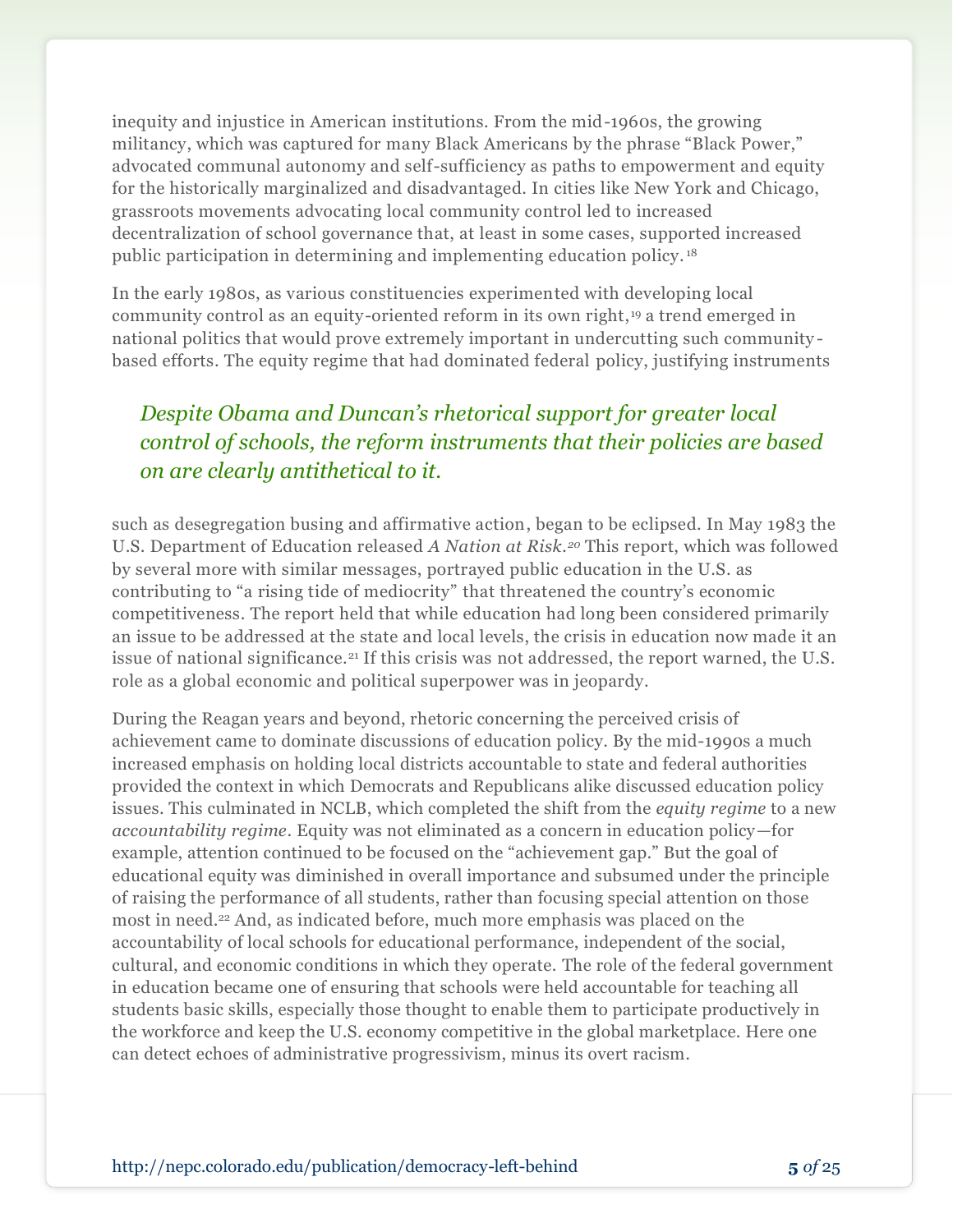The accountability regime was in tension with conservatives' historical resistance to encroachments by the federal government on local control of education and, no doubt, still is. This resistance takes two general forms, which in turn produce two ways of accommodating a federal role. The first form was advanced by conservative critics of federal welfare programs in the 1980s, who held the view that social problems, rather than arising from a history of unequal economic and social opportunity structures, as equity minded reformers claimed,<sup>23</sup> actually resulted from flaws in the character or culture of the communities and individuals that make up the American "underclass." Ironically, such flaws were held to be exacerbated by the very social programs designed to benefit those in need.<sup>24</sup> Applied to education, this perspective depicts the failure of schools to improve student achievement as a failure of effort or will in students and communities. Schools, in this view, cannot help children overcome the "culture of poverty" <sup>25</sup> within a system led by bureaucratic school administrators with a vested interest in preserving the status quo and characterized by a corps of teachers shielded by union-protected privileges.<sup>26</sup> Accordingly, such critics believe that federal intervention in education can only do good if it addresses the cultural or moral problems that are deemed responsible for poor school performance. They assert that what is needed is the enforcement of standards and sanctions upon students and education professionals (teachers and administrators) alike in order to force them to do what they ought to do, and to hold them responsible for failure. As Oakes, Rogers, and Lipton explain,

No Child Left Behind seeks to increase adult expectations, motivation, and effort—it assumes that inequality is the result of a lack of commitment by the people who live or work in low-income communities of color. Thus, the key policy lever to promote educational equity is not better resources more fairly distributed, but rather behavioral prompts in the form of public exposure followed by incentives or (more likely) punishments.<sup>27</sup>

The second form of conservative resistance to federal intervention, neoliberalism, is of more recent vintage, dating from the 1990s. The influential thesis advanced by Chubb and Moe on school choice in *Politics, Markets, and America's Schools* <sup>28</sup> is quite hostile to government intervention, including standards-based testing and accountability. Despite Chubb and Moe's use of the concept of "scholarships" to characterize their plan, it is a voucher plan, and voucher plans have yet to become a serious policy option. Charter schools have become far and away the most prominent form of school choice in the U.S., with significant support from the federal government, including substantial financial allocations.<sup>29</sup>

Though opposed to governmental intervention, Chubb and Moe are not advocates of local control, at least not *democratic* local control. Indeed, they are openly dismissive of it. Instead of democratic local control, they wish to see educational policy guided by market mechanisms, minimally overseen by government. Chubb and Moe's fundamental principle is not give-and-take deliberation, but consumers voting with their feet. Insofar as charter schools deploy the same basic market rationale,<sup>30</sup> they too are dismissive of local democratic control (if only implicitly). Though Chubb and Moe do not endorse government-sanctioned standards and testing, other supporters of market mechanisms in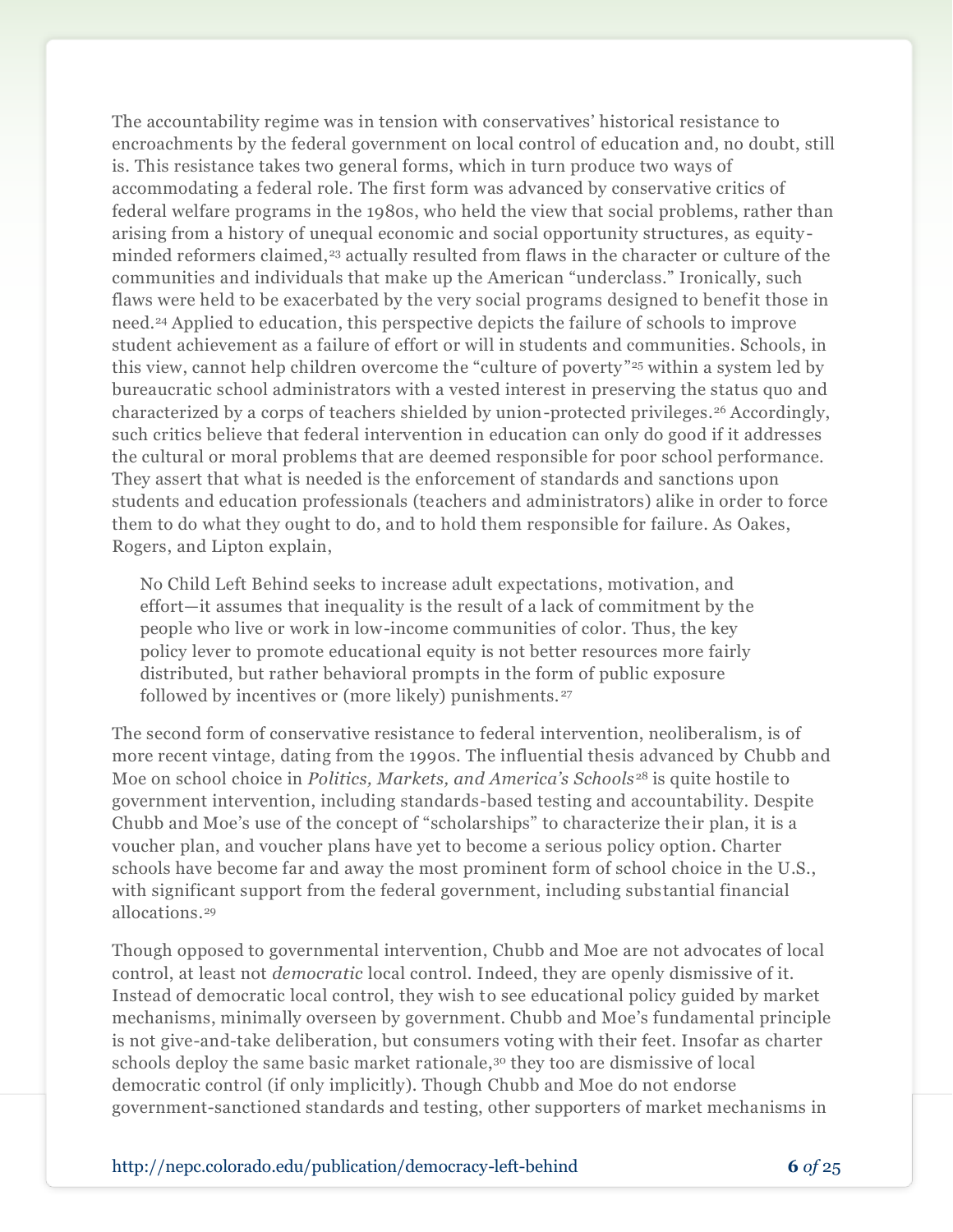education assert that the information derived from testing is very useful to parents in the process of choosing schools.

#### **Testing and Choice under NCLB**

The NCLB accountability regime incorporates two preeminent policy instruments: *standards-based testing* and *public school choice.* Testing is mandated for all schools in districts receiving Title I funds and functions as the basis for sanctions and rewards. Among the sanctions is the requirement of schools to provide Supplemental Educational Services (SES), which is a precursor to the requirement to provide a choice of alternative schools. In particular, after two consecutive years of failure to make Adequate Yearly Progress, schools must use a portion of their Title I funds to allow students' parents to purchase tutoring or other supplemental services from private providers (e.g., Sylvan Learning Center, Education Online, etc.). If a school fails to improve for a third consecutive year, the school must offer a choice of alternative schools.

School choice is viewed by many as a way to improve schools by making them subject to market competition. This market rationale has increasingly won adherents among both Democrats and Republicans.<sup>31</sup> Paul Manna explains the dual rationale for the choice and SES provisions in NCLB:

In theory, NCLB school choice and supplemental education services can empower parents and students, providing students who are attending struggling schools with opportunities to improve their academic fortunes. Simultaneously, both mechanisms offer a form of "exit," through which parents' choices can put pressure on struggling schools to change. Thus, these two remedies can serve not only the individual students who use them, but also those who remain in schools that respond to parents' signals.<sup>32</sup>

While NCLB's combination of public school choice and SES does allow for a form of accountability from below, and thus a form of local control, it is not a democratic form of control. School choice has the potential to foster democracy by helping to ensure that disempowered communities have a real voice in policy deliberations concerning their schools, and we do not doubt that some choice schools foster democracy in this way. However, school choice most often does nothing to foster democracy and sometimes frustrates it. First, it does not advance democracy in those cases in which the opportunity for parents to "exit" cannot be exercised because no better schools are available. <sup>33</sup> Second, school choice frustrates democracy when it fails to ensure that groups that have historically been subjected to discrimination are protected from it and permits the potential of school choice to foster democracy to be "hijacked" <sup>34</sup> by parents with power who seek to further advantage their children.<sup>35</sup> The accumulated evidence on school choice, with charter schools being the most heavily represented, indicates that school choice does little if anything to boost achievement overall and may actually increase the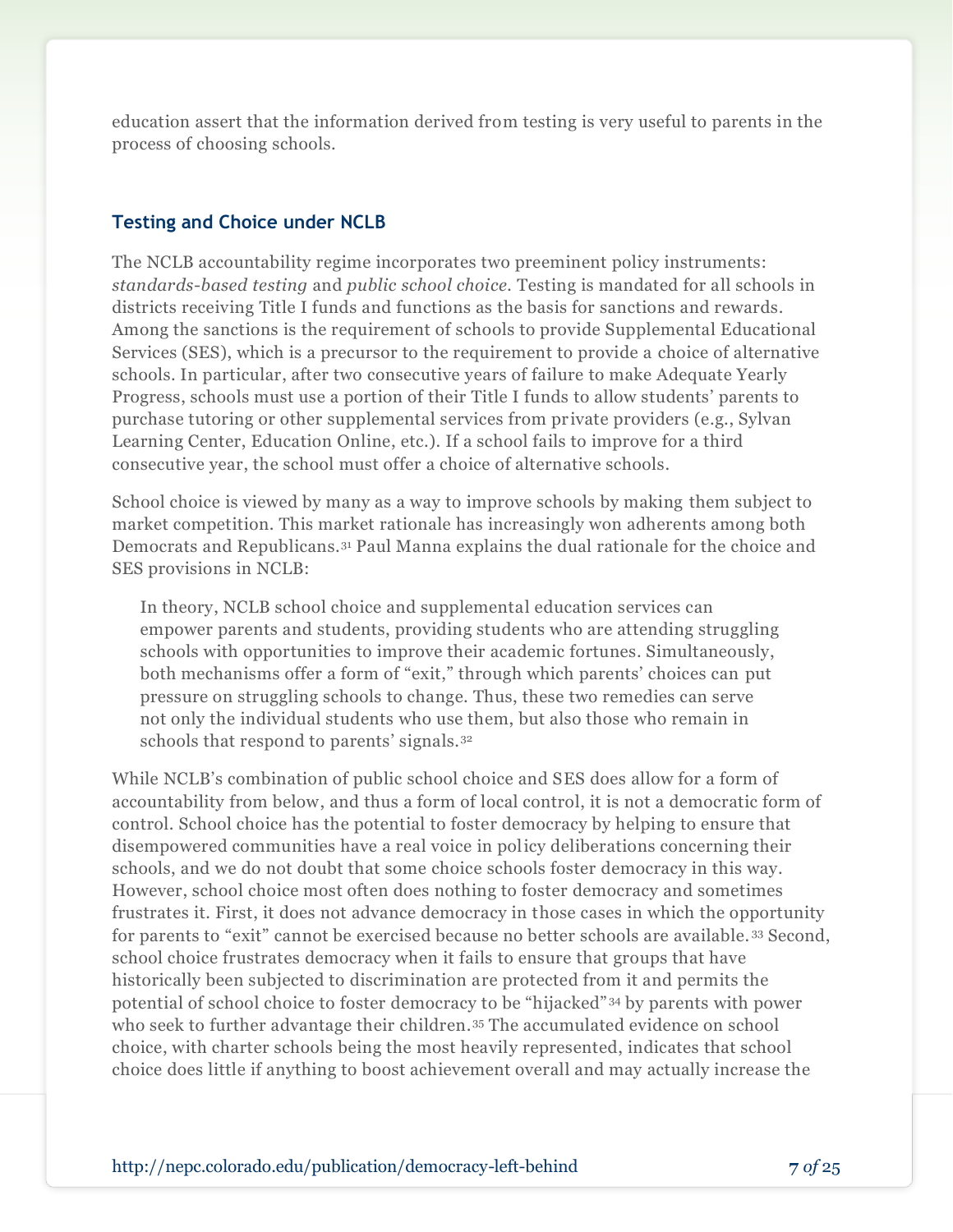achievement gap. It also exacerbates the segregation of African American and Latino/a children, as well as children with disabilities.<sup>36</sup>

Not all communities and school districts have been affected by NCLB sanctions in the same ways or to the same extent. A report from the independent Center on Education Policy found that urban districts were identified disproportionately as "in need of improvement."<sup>37</sup> Although only 27% of schools receiving federal funds through Title I were located in urban districts, urban schools constituted about 90% of those facing NCLB sanctions. One reason cited by researchers for this disproportionate focus on urban schools was the higher percentage of students of non-dominant groups associated with their "race/ethnicity, income, language background, or disability status ." In her study of four schools in the Chicago area, Pauline Lipman observes that "patterns of racial subjugation are clear" when one considers "the demographics of schools on probation." 38

The discrepancy Lipman documents can also be observed through inter-state comparisons. Nichols, Glass, and Berliner<sup>39</sup> conducted an analysis of accountability in 25 large U.S. states. They found a statistically significant correlation between increased accountability demands and the growth of minority populations in individual states during the period of 1980 to 2000. The authors postulate that accountability systems are adopted *in response*  to growing ethnic minority populations. States with growing minority populations adopt more intense and punitive accountability systems, and the schools and districts in those states where such students are concentrated are more likely to have experienced NCLB sanctions than are districts made up of students belonging to the majority population. Glass puts the point bluntly: "There appears to be a link between accountability and ethnicity. Where highly punitive education accountability systems are installed, there one finds the politically weak and vulnerable members of society." <sup>40</sup>

It is not surprising that students in traditionally under-served districts and schools perform more poorly on standardized tests than their more advantaged majority-group peers. The relatively heavy burden of punitive interventions borne by disadvantaged students was predictable and has had consequences for them that are educationally far reaching. A consortium of six policy agencies found that increased accountability has contributed to an increase in dropouts, suspensions and expulsions nationwide, feeding the so-called "School-to-Prison-Pipeline."<sup>41</sup> Test-based accountability creates a perverse incentive for schools to allow or even encourage low-performing students to leave. Combined with "zero tolerance" school discipline policies, "effects have been particularly severe for students of color and students with disabilities." <sup>42</sup> In pointed language, Lipman characterizes the accountability regime as a "highly racialized discourse of deficits." <sup>43</sup> Its top-down imposition of standards and sanctions "is a form of colonial education governed by powerful (primarily White) outsiders. It signals that communities affected have neither the knowledge nor the right to debate and act together with educators to improve their child's education."<sup>44</sup> Thus, one of the most significant results of NCLB is that, "Schools in low-income neighborhoods of color are the least in charge of their own destiny." <sup>45</sup>

If, in the years following the implementation of school choice and SES, schools fail to attain pre-set levels of mean test scores, NCLB mandates that they take "corrective action":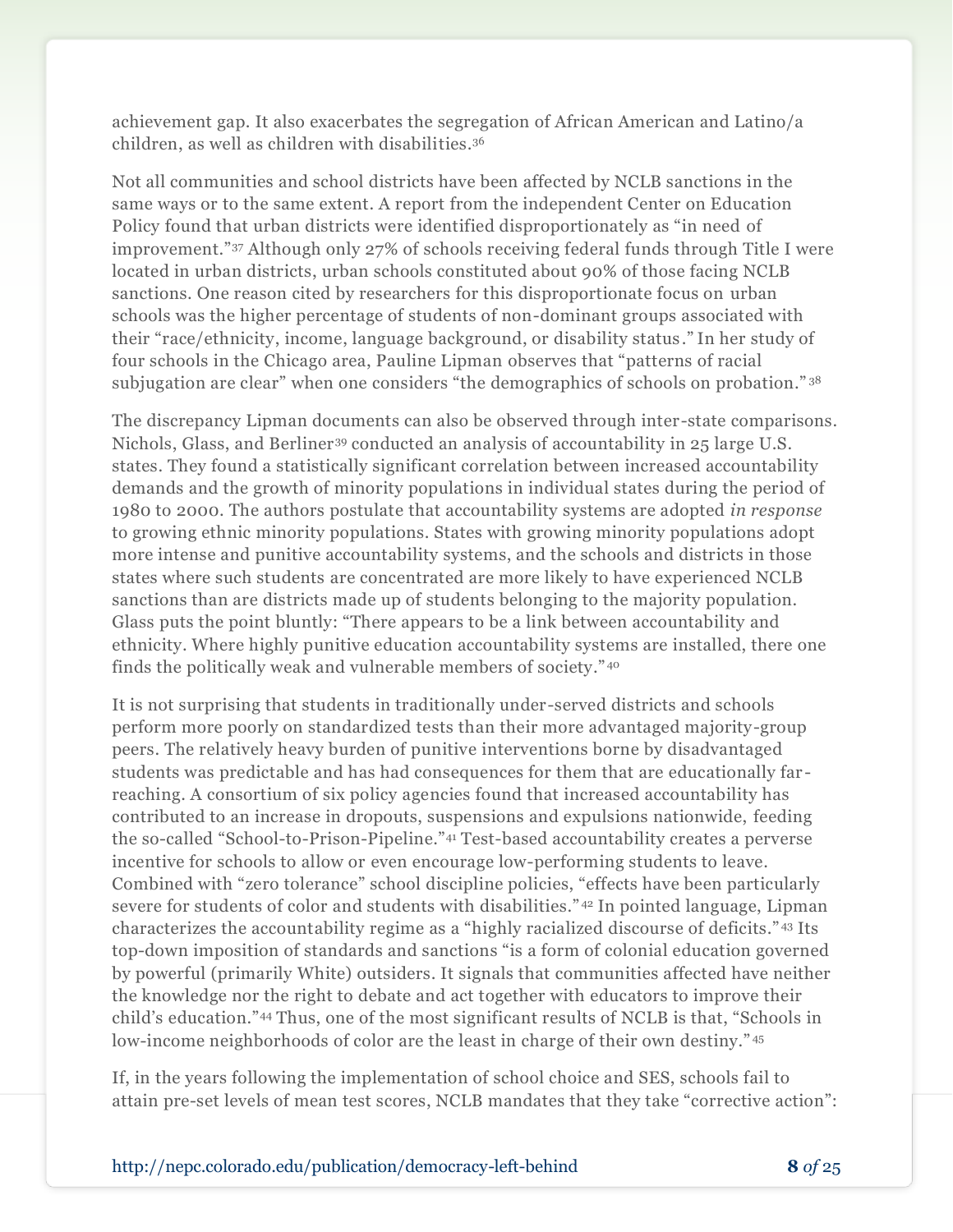firing staff and administrators, adopting a new curriculum, even reconstituting schools as state or district charters, or placing them under private management. As the severity of sanctions escalates, decision-making power is taken out of the hands of the communities most affected and is increasingly concentrated in the hands of business interests (SES providers and EMOs) and wealthy philanthropic organizations (the Gates Foundation, the Walton Family Foundation, and the Broad Foundation, to name three of the most important players), despite their mixed track record of improving achievement.<sup>46</sup> Public school choice and SES sanctions thus provide a door through which private business interests and philanthropists enter public education reform. Kenneth Saltman coined the term "disaster capitalism" to characterize this transfer of power in which the declaration of schools as "failing" and of the public education system as "broken" provide the pretext for deregulated privatization.<sup>47</sup> As a consequence, NCLB has fostered the "deregulation and commodification of public schooling" and has served to "undermine democratic governance over this crucial public sphere." <sup>48</sup>

Skeptics of the accountability regime have argued that the failure of NCLB to achieve its goals was, from the outset, predictable.<sup>49</sup> As time has passed the number of Title I schools failing to achieve the requisite improvement has rapidly grown, <sup>50</sup> and policymakers and government officials have had to publicly acknowledge that NCLB will not succeed in achieving its stated aims. In February 2012 the Obama administration granted Colorado, Florida, Georgia, Indiana, Kentucky, Massachusetts, Minnesota, New Jersey, Oklahoma and Tennessee waivers exempting them from some of the provisions of NCLB. By mid-August 2012, the total number of waivers granted had reached 33; <sup>51</sup> by mid-September, 11 more states plus the District of Columbia had applied. <sup>52</sup>

Secretary of Education Arne Duncan explained the move to grant waivers using the language of increased local and state participation in reform: "Rather than dictating educational decisions from Washington, we want state and local educators to decide how to best meet the individual needs of students." <sup>53</sup> Yet while states that receive these waivers are exempted from the requirements to calculate AYP and implement sanctions according to the NCLB timetable, the commitment to the accountability regime remains firmly in place. According to President Obama, waivers give states "the opportunity to set higher and more honest standards."<sup>54</sup> In practice, the conditions attached to the waivers harden the basic tenets of the accountability regime and ensure that states will not discard testing and choice remedies, and many states have recently tied teacher accountability to student test performance. For example, Colorado, praised by Duncan<sup>55</sup> and historically at the forefront of implementing the accountability regime, stipulated in its waiver application that SES and school choice will be implemented simultaneously, after a school is designated for "turnaround" or "priority improvement" by the state accountability system in any given year.<sup>56</sup> The accountability regime has been reinforced—indeed, expanded through the Race to the Top competition, a \$5-billion provision of the 2009 economic stimulus bill, which seeks to induce states to expand testing and choice measures through financial incentives. Race to the Top awards points to states for expanding their charter sector or including student test scores as a substantial portion of teacher evaluation. <sup>57</sup>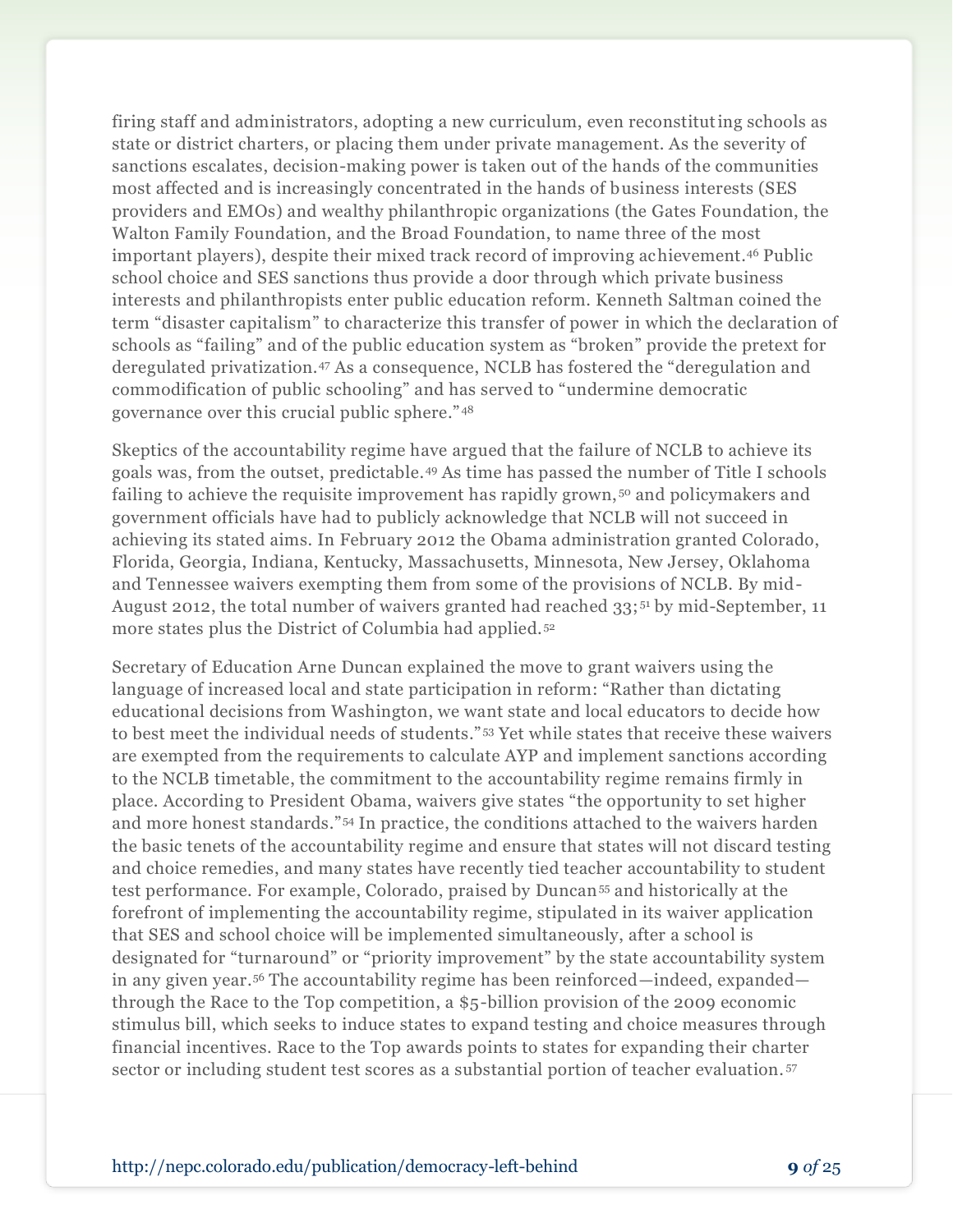Despite Obama and Duncan's rhetorical support for greater local control of schools, the reform instruments that their policies are based on are clearly antithetical to it. They are not based upon and do not foster democratic deliberation at the local level. Testing measures have become almost uniformly unpopular with teachers, students, and parents. A 2008 poll by *Education Next* found that 69% of those surveyed wanted the testing provisions of NCLB substantially altered, and teachers were far more likely to disapprove of NCLB than the general public.<sup>58</sup> Prominent examples of school reconstitution have met with local opposition and, in some cases, community organizing and active resistance.<sup>59</sup> When imposed against such opposition, NCLB's provisions violate the democratic principle of non-repression. As one San Diego teacher subject to accountability reforms said of her experience, "We felt reform was being done *to* us, not *with* us."<sup>60</sup> As argued above, NCLB also violates the principle of non-discrimination in those cases in which it diminishes the opportunities available to members of certain communities to participate in decision-making about education policymaking in ways associated with their income and race.

### **NCLB and Democratic Education**

Segregation is both a cause and an effect of discrimination.<sup>61</sup> In this mix, it also compromises the ability to instill *democratic character* as called for by the democratic threshold. Recall that the democratic threshold sets an educational equality standard requiring that all students be afforded the opportunity to learn the skills, knowledge and dispositions required for effective political participation—the elements of the democratic character. <sup>62</sup> This requirement that students master the elements of democratic character, at least up to the democratic threshold, sets limits on what education policies may be adopted. It also has important implications for both the content and context of education. This is because NCLB testing requirements exert pressure on educators to focus instruction on content that appears on the tests and on test-taking skills, excluding much of the content essential to democratic character. As indicated above, there is also substantial evidence supporting the conclusion that school choice has increased segregation among schools, <sup>63</sup> and this reduces opportunities for students to develop democratic character because of the deleterious effects on the context of education. <sup>64</sup>

#### **The Content of Education**

Since NCLB took effect in 2002, a majority of districts have significantly increased the time spent on math and English instruction in both elementary and middle schools, at the expense of other subjects and activities.<sup>65</sup> In middle schools, the Center for Education Policy found an average increase in time spent on math and English of 42%. This increased focus on "the basics" means that other subjects have had to give. At the elementary level, 44% of districts reduced time in one or more subjects or activities, including social studies,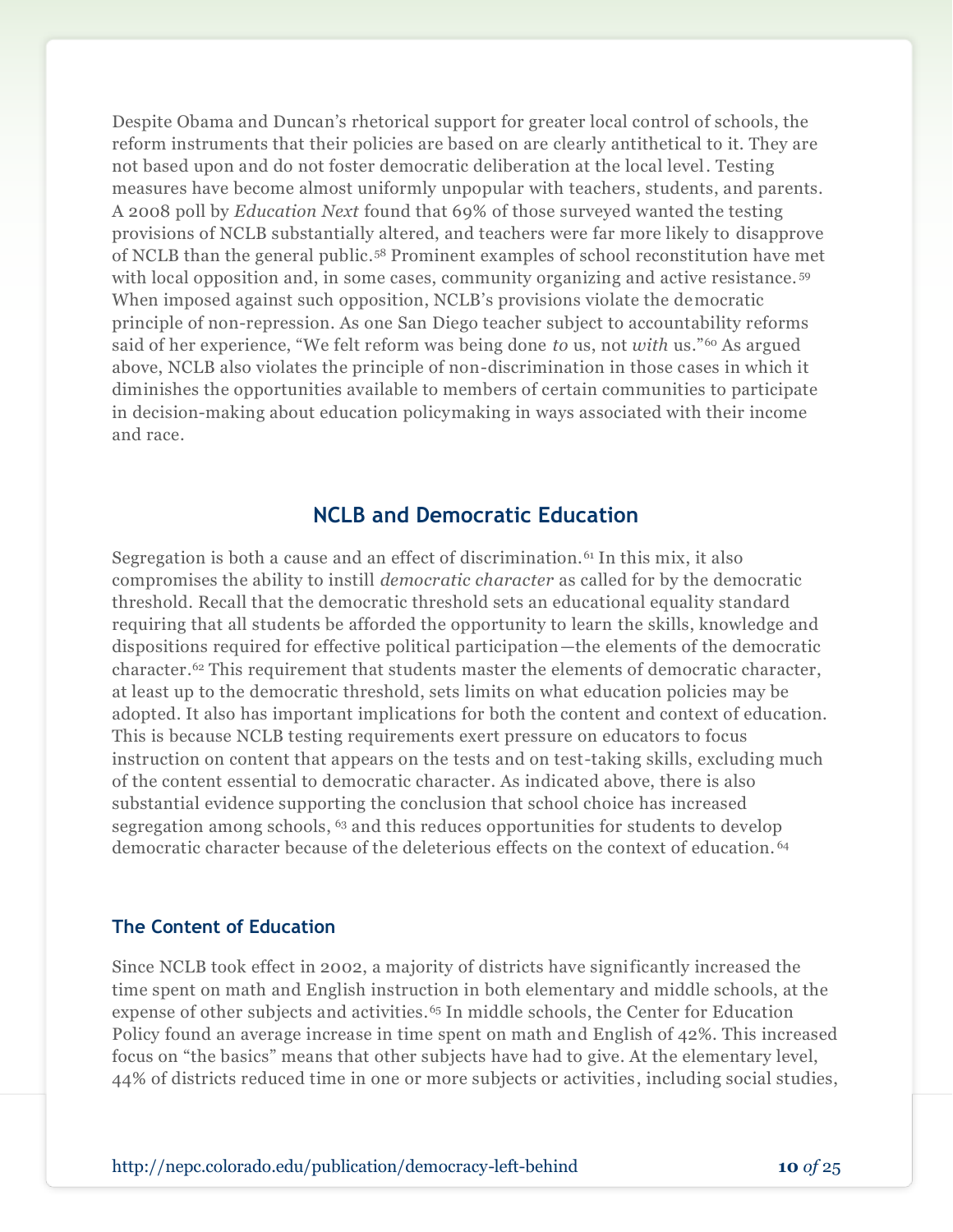science, art and music, physical education, lunch, and recess. Predictably, the impact has been greatest on districts and schools identified as requiring improvement under NCLB. <sup>66</sup>

John Dewey, the foremost champion of democratic education, observed, "(T)he field of experience is very wide and it varies in its contents from place to place and from time to time. A single course of study for all progressive schools is out of the question." <sup>67</sup> Dewey's observation is quite germane to our increased contemporary recognition of the multicultural, multi-racial nature of our society. And it is a central in work such as the *Save Our Schools* initiative, which argues against the kind of standardization promoted by NCLB and explicitly calls for more local control of curriculum decisions:

Today's curriculum, which is the result of the unintended consequences of NCLB, has diverted America's schools from their mission of providing children with a good and meaningful education. In a country as diverse as our fifty states are it stands to reason that local communities can best decide the curriculum that their own students need.<sup>68</sup>

It has been a commonplace since the ancient Greeks that citizens are not born, but must be made. And while not everything that counts as citizenship education occurs in schools, surely schools have, or should have, a significant role to play. What curricular content, then, is required to develop democratic character? To be sure, literacy and numeracy are

# *Increasingly, a consensus is emerging that what is needed to improve schools is an active citizenry, invested in solving educational problems through public deliberation.*

important, as are many other parts of the standard curriculum, including science and math beyond numeracy. But these aspects of the curriculum are not sufficient. The *sine qua non* of democratic character is skill in defining and jointly deliberating about the public's common problems. Unlike an aristocratic society such as that described in Plato's *Republic*, democracy requires that all of the nation's citizens possess this skill, not just those belonging to the ruling class. Although NCLB does not explicitly rule out attention to the development of skill in democratic deliberation, it hardly encourages it.

It is difficult to find evidence that speaks directly to the question of NCLB's effects on democratic education, but there are a number of relevant findings and arguments. Diane Ravitch, an early and influential supporter of testing and choice policies, eventually came to see NCLB as "a measurement strategy that has no underlying educational vision at all."<sup>69</sup> With its narrow focus on standardized tests of reading and math, perhaps the most widely observed consequence of the policy has been "teaching to the test," a narrowing of the curriculum in which attention is focused only on those subjects taught and on test-taking skills to the exclusion of other skills and content. Under NCLB, "The goal of testing [is] higher scores, without regard to whether students [acquire] any knowledge of history, science, literature, geography, the arts, or other subjects that [are] not important for accountability purposes."<sup>70</sup> Regarding history, in particular, Ravitch remarks that a critical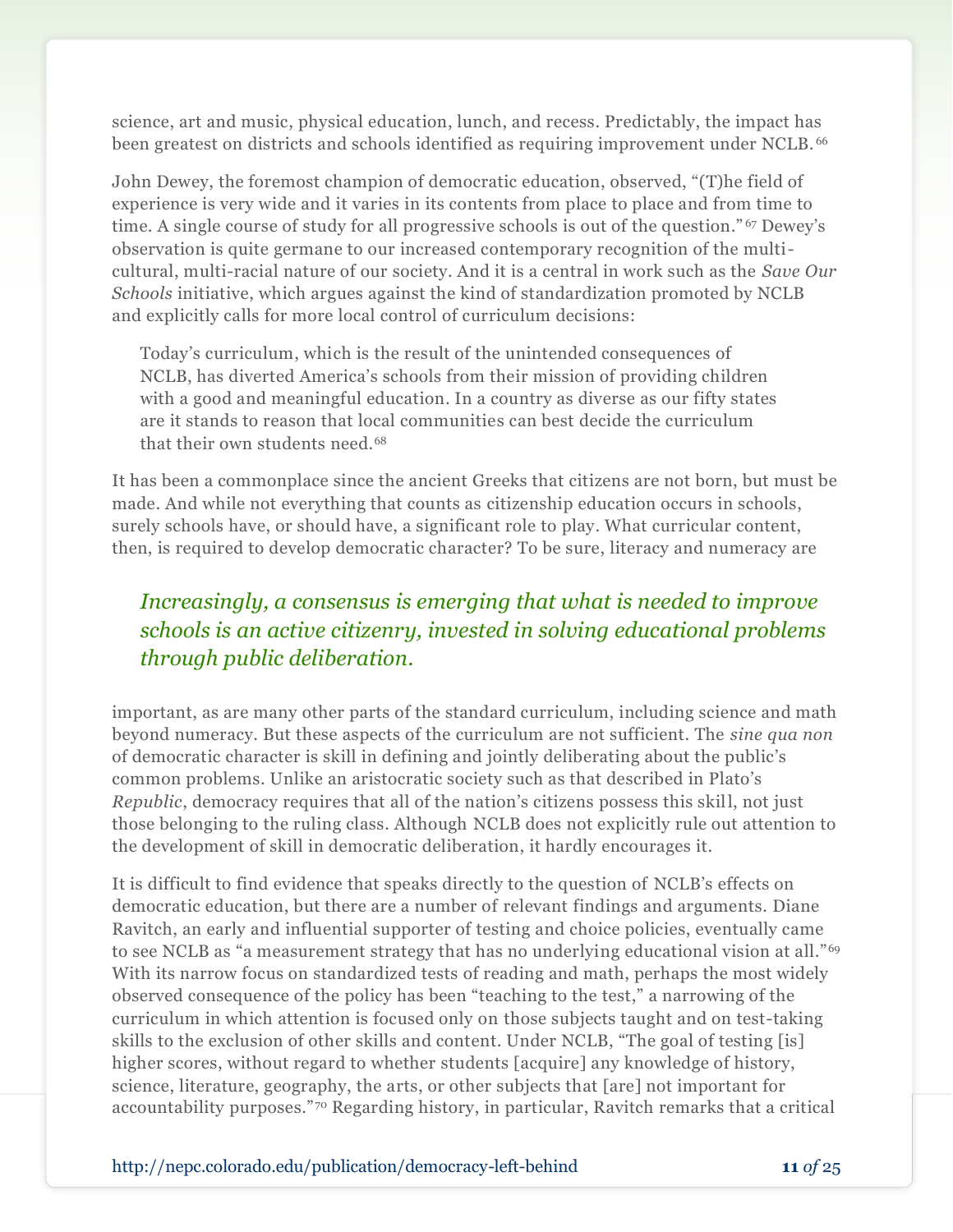education in history is required to foster the skills of deliberation needed for political participation.<sup>71</sup>

In this vein, Richard Neumann counsels:, "Effective citizenship requires critical habits of mind and the ability and inclination to deliberate and debate conscientiously on matters of social importance."<sup>72</sup> Such habits and inclinations ought to be part-and-parcel of civics education, which is usually situated within the broader field of social studies. <sup>73</sup> While certainly important in their own right, disputes over the appropriate content of social studies—for example whether it ought to involve a traditional discipline-focused approach or a more problem-centered, activist progressive approach—need not be resolved in order for us to see that NCLB diminishes the place of civics education in any curriculum.

Finally, the Southern Poverty Law Center (SPLC) published a recent study of the state of civil rights education in the United States. <sup>74</sup> Only 2% of 2010 high school seniors had the most general and rudimentary knowledge of the *Brown* decision: that it had to do with segregation in the schools. This is "no surprise," according to the study, for, "across the country, state educational standards virtually ignore our civil rights history." <sup>75</sup> The findings indicated that most states do not view the civil rights movement as an essential subject for all American citizens to be conversant with; rather, it is viewed as a topic primarily of interest to African American students. The SPLC findings provide a dramatic indicator of a profound lack of understanding of and commitment to citizenship education in U.S. education policy today.

#### **The Context of Education**

In a complex and diverse society such as ours, deliberation necessarily involves negotiating disagreement while tolerating difference. <sup>76</sup> Indeed, truly democratic deliberation requires that all recognize the legitimate claims of fellow citizens across cultural, social, political, and other differences, <sup>77</sup> in what Robert Kunzman calls "civic multilingualism." <sup>78</sup> The dispositions and attitudes necessary for such deliberation are considerably more difficult to teach directly than are customary academic knowledge and skills. <sup>79</sup> Much depends on how the context is set up so as to introduce, hone, and reinforce constructive interaction, including, especially, dialogue across differences. When it comes to ways in which individuals are disposed towards those different from themselves, nothing is so formative as personal contact with others, at least if it occurs under certain conditions. <sup>80</sup> Gordon Allport famously hypothesized that when intergroup interaction occurs under conditions of institutional support, role equality, and frequent cooperative contact with acquaintance potential, such contact reduces the prevalence of prejudice, stigmatization, discrimination, and anxiety in intergroup relations.<sup>81</sup> Recent meta-analysis has shown strong support for this contact hypothesis, as applied to numerous categories of difference. <sup>82</sup>

Many efforts at desegregation in the post-*Brown* era did not meet all of Allport's criteria role equality was not always available to Black students enrolling in previously all-White schools83—and within-school tracking often reduced opportunities for cooperative contact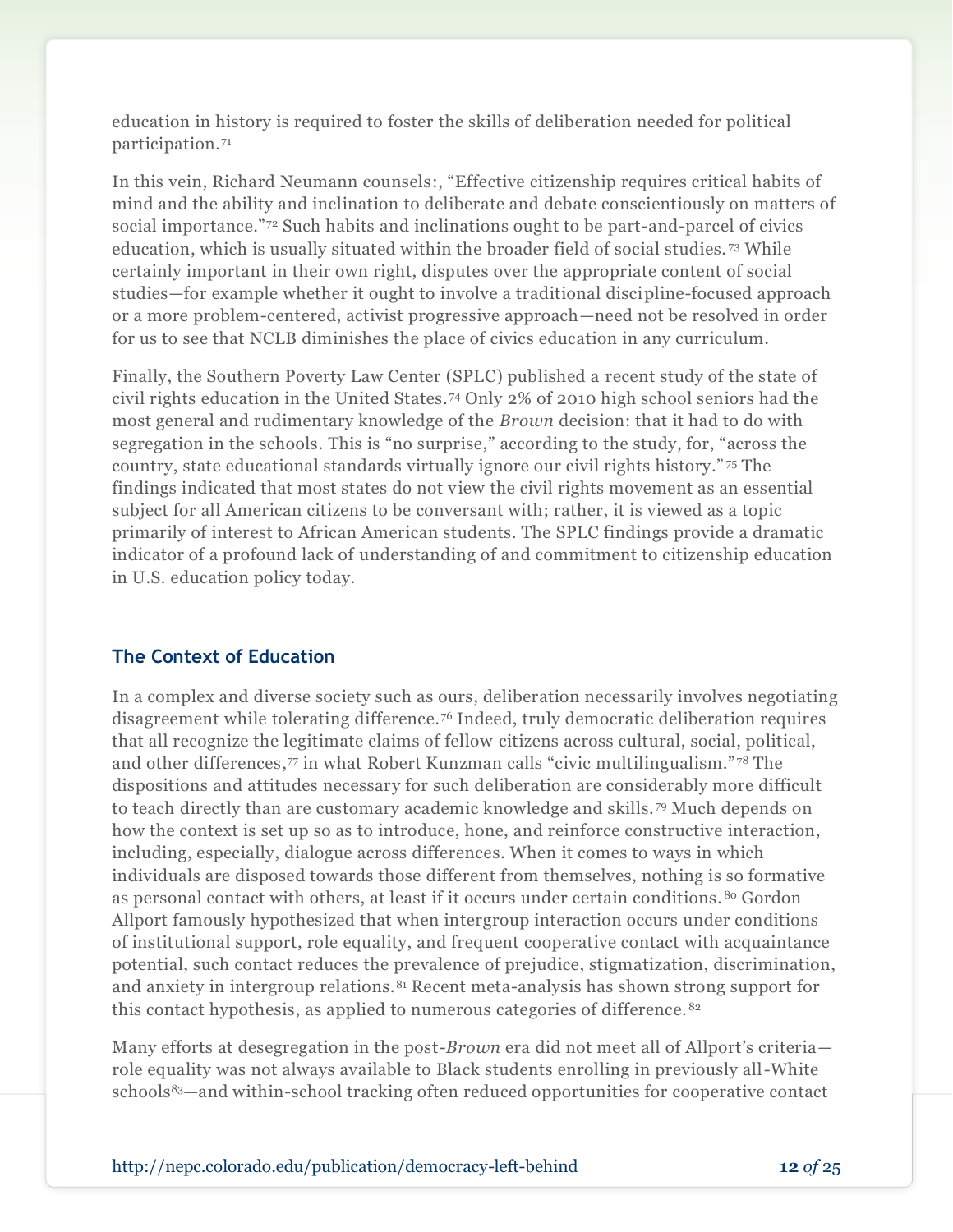with acquaintance potential.<sup>84</sup> Even so, adult graduates report that they valued the experience of attending integrated high schools and that it prepared them for coping with life in a diverse society.<sup>85</sup> The outcomes of previous efforts at racial integration suggest that integration helps to sustain a democratic society, since citizens with experience working in diverse settings are "more responsive to the rights, needs, and concerns of diverse citizens rather than catering to the interests or perspectives of one or a very few sections of society."<sup>86</sup> The likelihood that citizens of all backgrounds will come to possess genuine democratic character traits is increased within a diverse context of learning.

In keeping with political philosopher Elizabeth Anderson's argument that racial integration is an imperative of justice and democratic politics, recent analysis shows that racial integration of schooling was in fact the most effective reform effort for closing the achievement gap.<sup>87</sup> Black students made gains as a result of desegregation efforts, while White students' test scores held steady. As David L. Kirp, a professor of public policy at UC Berkeley observes, "Between 1970 and 1990, the black-white gap in educational attainment shrank—not because white youngsters did worse but because black youngsters did better."<sup>88</sup> Another Berkeley professor, Rucker C. Johnson, has demonstrated in a recent study that these gains persisted into the next generation: the children of students who attended integrated schools in the 1960s and 1970s do better academically than do the children of their counterparts who remained in segregated schools.<sup>89</sup>

In the years since NCLB was enacted, schools in the U.S. have become increasingly stratified by race, socio-economic status, ability status, and even by religious and political affiliation.<sup>90</sup> Gary Orfield, a professor at UCLA and researcher with The Civil Rights Project, observed in 2009: "Fifty-five years after the Brown decision, blacks and Latinos in American schools are more segregated than they have been in more than four decades."<sup>91</sup> In a recently released report, in September 2012, Orfield and his associates have documented that segregation has since grown worse.<sup>92</sup> While this cannot wholly or largely be attributed to NCLB, it is clear that the law has failed to address, much less reverse, the trend of increasing segregation, which was already in evidence when the act was written and became law. On the contrary, NCLB's encouragement of unconstrained choice policies have contributed to increased stratification among as well as within schools.<sup>93</sup>

Warnings about the deleterious effects of stratification have often been dismissed on the grounds that they are an inevitable product of freedom of association. <sup>94</sup> Certainly, freedom of association is an important democratic principle, and there is no reason to believe that some forms of school choice can't complement the creation and maintenance of diverse contexts for learning. As Linn and Welner point out, "The key for realizing the potential of these policies to achieve racial diversity to any significant degree is the inclusion of enrollment constraints, such as race-conscious policies, as part of the school choice policy."<sup>95</sup>

Desegregation of schools on its own does not ensure greater academic achievement, nor is it sufficient for the inculcation of democratic character.<sup>96</sup> It is, however, an aid to the former and a necessary condition for the latter. Serious attention to the role of the context of learning in inculcating democratic character in order to enable students to reach the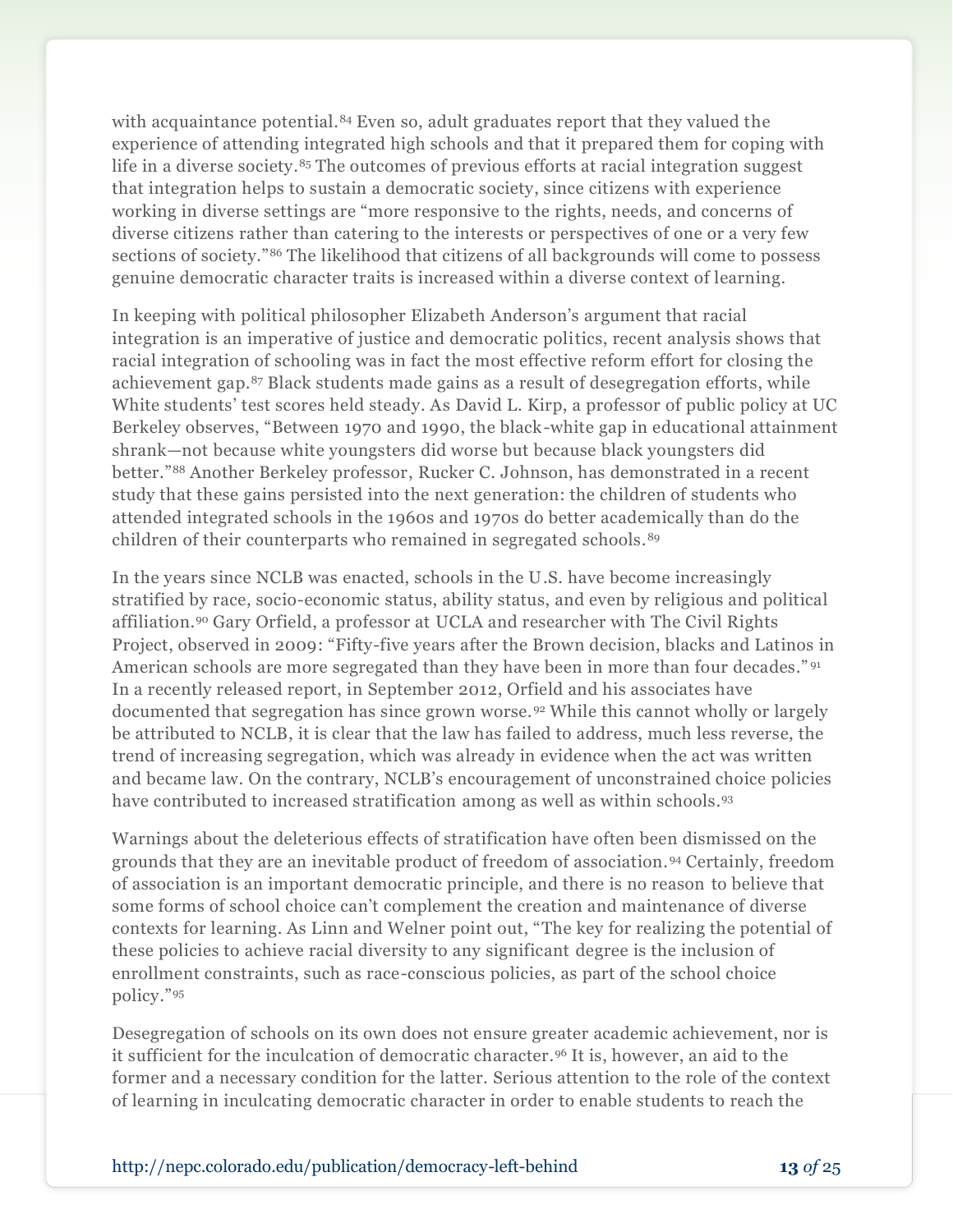democratic threshold suggests that choice policies that increase stratification by socially significant categories of difference can, and indeed ought to, be constrained in democracy's own name.

## **Conclusion and Recommendations**

In *Democracy in America,* Tocqueville observed that the vibrancy of democracy in the 19th century United States depended upon popular participation at the local level. <sup>97</sup> He worried that American democracy was compromised by the predominance of the market, with its attendant individualistic, self-interested economic activity, in American life. Too much of this activity, in his view, lacked the motivation of "self-interest well understood"—that is, the understanding that one's own welfare is bound up with the welfare of others and of society as a whole.<sup>98</sup> Today, rereading Tocqueville's words in light of the growing marketization of formerly public sectors such as education should give us pause.

At the same time, Tocqueville worried that our democracy might one day fall prey to a "soft despotism" in which citizen participation in public life yielded to the notion of government as a "tutelary power," a benevolent yet unaccountable administrator distributing goods on their behalf. What Tocqueville feared was not so much that such a despot would infringe on individual liberties, but rather that the virtues necessary for citizenship would become rare due to diminishing opportunities to practice them in deliberation at the local level.

Today Tocqueville's stress on the importance of local deliberation for sustaining democracy and the threats to such deliberation from both reactionary and otherwise progressive forces perhaps explain why his text provides a favorite touchstone for liberals and conservatives alike.<sup>99</sup> Indeed, on the issue of restoring local participation in education reform we find a rare point of convergence between conservatives and liberals, traditionalists and progressives. Increasingly, a consensus is emerging that what is needed to improve schools is an active citizenry, invested in solving educational prob lems through public deliberation.<sup>100</sup>

The contribution of deliberative democratic theory to this discussion is that it allows us a principled way to differentiate between legitimate and illegitimate constraints. When conservatives use the rhetoric of local community control what they often mean is a market-driven, individualistic form of school choice that lacks grounding in any robust theory of democratic politics. <sup>101</sup> Therefore, while conservatives sometimes oppose the accountability regime and NCLB on the grounds that these involve federal overreach, they do not acknowledge the ways that school choice can also undermine local community control and democratic education. This is a vital issue that policymakers must address: local community control of schools matters a great deal for public education and democracy, and yet NCLB-style sanctions are not designed to mobilize the marginalized to become more engaged in school reform efforts, nor are they likely to have such an effect.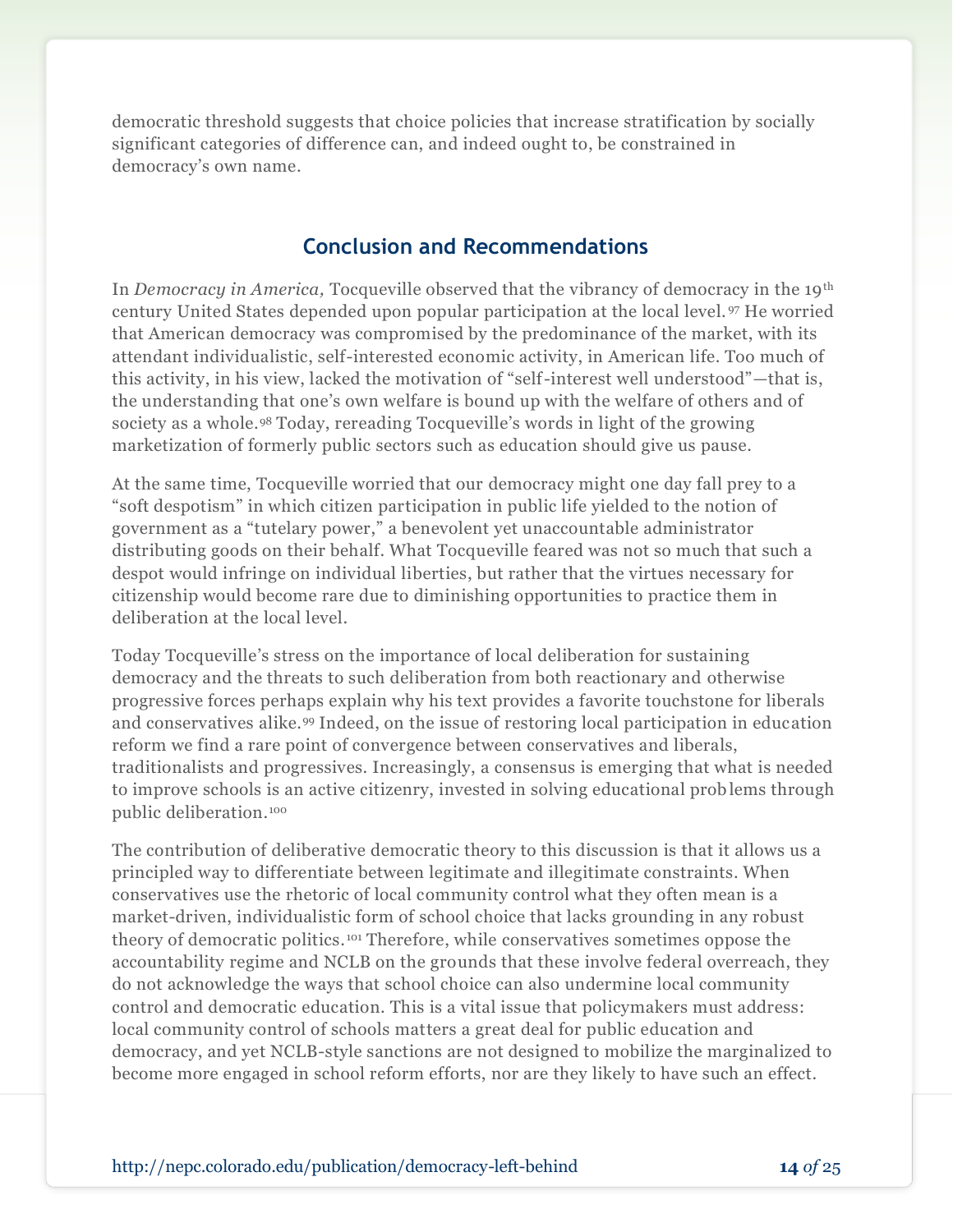In recent years, scholars and researchers have joined activists in calling for greater attention to the role of schools in cultivating citizenship and in highlighting the need for a revitalization of local participation in reform. <sup>102</sup> The evidence surveyed in this brief suggests that contemporary reforms run afoul of democratic principles in several critical ways. Democratic reform should involve local stakeholders, especially marginalized members of society,<sup>103</sup> because inclusion is a democratic value that increases not only the likelihood that policies will be just, but also the likelihood that reform will succeed. Such inclusion also helps create the conditions in which *all* students can attain the democratic threshold.

If the future reauthorization of ESEA is to safeguard and strengthen democracy, it should make education for democracy a fundamental aim of public education. Federal legislation should reassert the legitimate and, at times, historic role of the federal government in promoting principles of non-repression, non-discrimination, and the democratic threshold in public education.<sup>104</sup> The following are some recommendations for steps that can be taken in this direction:

- **Move from a punitive to a participatory model for engaging local communities in reform efforts.** Rather than threatening to withhold funding from struggling schools, provide additional support and incentives for staff, parents, and other community members to get involved in deliberating about educational problems and their solutions.
- **Encourage the adoption by states and locales of curriculum standards that include a substantive focus on (as opposed to mere lip service to) the knowledge, skills, and dispositions necessary for effective participation in a democratic society,** and de-emphasize high-stakes testing of "the basics" as the exclusive focus of accountability measures.
- **Curtail the privatization of public resources through Supplemental Education Services (SES) and school choice.** Keep the individuals and organizations receiving public funds accountable to the public through democratic procedures and support elected school boards, the entities best positioned to exercise proper discretion in allocating education funding within firm guidelines based on democratic education's three limiting principles.
- **Seek ways to promote integrated schools in order to ensure access to equal educational opportunities and the diverse context of learning that all students need for the inculcation of democratic character**—for instance, include enrollment constraints based on socially significant categories such as race as part of school choice policy.<sup>105</sup>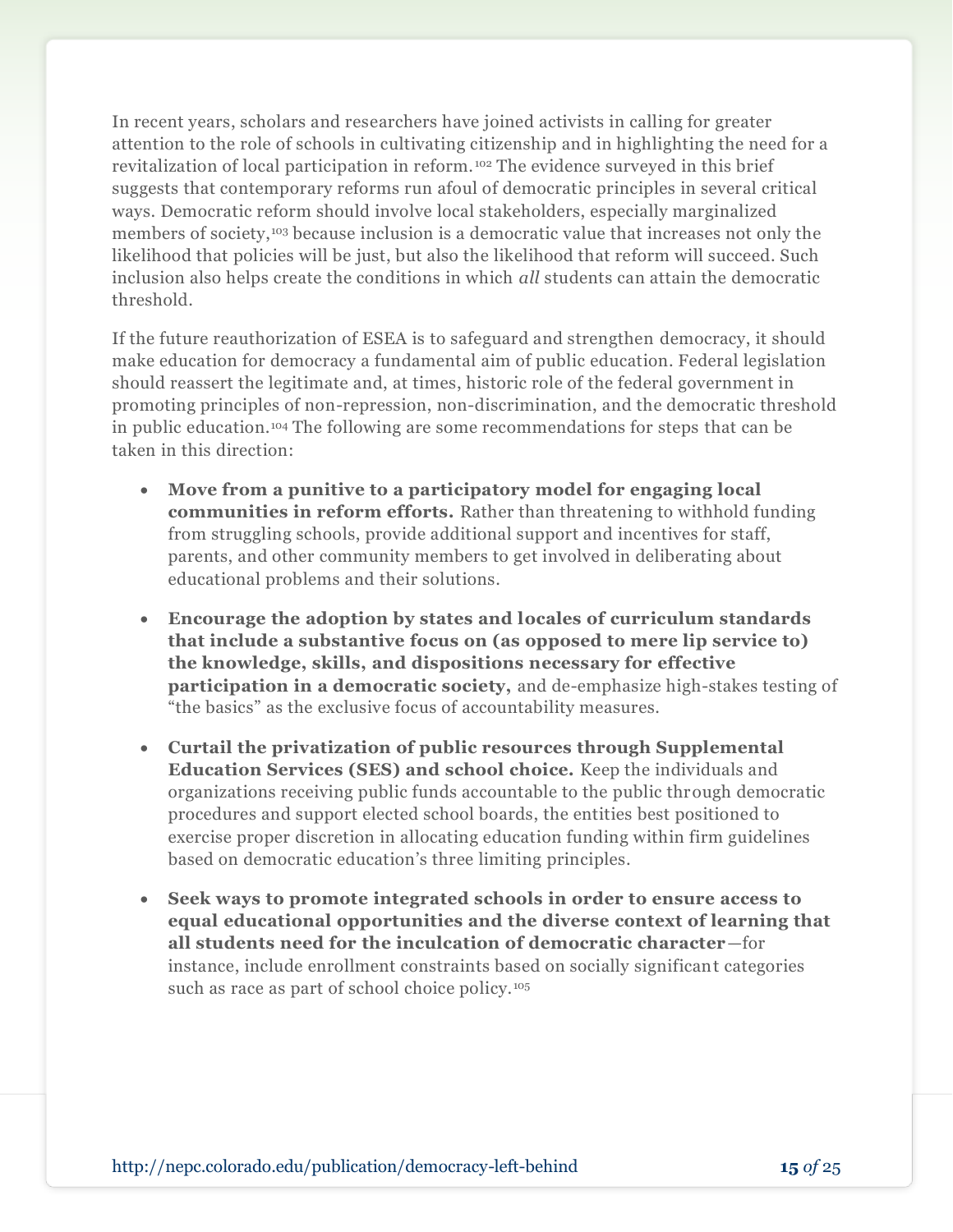## **Notes and References**

1 Henig, J.R. (2007). The political economy of supplemental education services. In Hess, F.M., & Finn, C.E. Jr. (eds.). *No Remedy Left Behind: Lessons from a Half-Decade of NCLB.* Washington, DC: American Enterprise Institute, 76.

2 McGuinn, P.J. (2006). *No Child Left Behind and the Transformation of Federal Education Policy, 1965-2005.* Lawrence, KS: University Press of Kansas, 1.

3 Gutmann, A. (1999). *Democratic Education.* Princeton: Princeton University Press. Gutmann is a self-described follower of John Dewey, who held that democratic arrangements are justified on the grounds that they provide the best kind of life for humans. Other views, J.S. Mill's, for example, hold that democracy is grounded in a more overarching utilitarian moral theory.

4 Gutmann, A. (1999). *Democratic Education.* Princeton: Princeton University Press, p. 44.

5 Gutmann, A. (1999). *Democratic education.* Princeton: Princeton University Press, p. 45

6 Anderson, E. (2010). *The Imperative of Integration.* Princeton, NJ: Princeton University Press.

7 Although we frame our analysis in terms of Gutmann's "democratic threshold," this concept could be brought more fully into line with the goals routinely adopted for public education, including inculcation of the skills, knowledge and dispositions required for gainful employment. Nothing in Gutmann's view would exclude this. Indeed, material well-being is a legitimate educational goal for Gutmann if for no other reason than that it is a prerequisite for effective political participation.

8 Chambers, S. (2003). Deliberative democratic theory. *Annual Review of Political Science,* 6, 307–326.

9 McGuinn, P.J. (2006). *No Child Left Behind and the Transformation of Federal Education Policy, 1965-2005.* Lawrence, KS: University Press of Kansas.

10 Baker, E., Hannaway, J., & Shepard, L. (eds.) (2009). *Standards, Assessments, and Accountability* (Education policy white paper. Washington, DC: National Academy of Education, 3-7.

11 Tocqueville, A. (1831/1990). *Democracy in America, vols. I & II.* Daniel Bornstein (Ed.). New York: Vintage. Not 1831. 1835 & 1840 (change in later endnotes as well)

12 Tyack, D. (1974). *The One Best System.* Cambridge, MA: Harvard University Press, 18.

13 Tyack, D. (1974). *The One Best System.* Cambridge, MA: Harvard University Press, 19.

14 Tyack, D. (1974). *The One Best System.* Cambridge, MA: Harvard University Press.

15 Roundtable, Inc. (2001). Innovators: Ellwood Cubberley. *School: The story of American public education* (website housed at PBS.org in conjunction with 2001 PBS documentary series of the same name; Roundtable Inc. is listed as the Public Engagement Team for the television series as well as the designer and developer of the program's website). Retrieved October 11, 2012, from

http://www.pbs.org/kcet/publicschool/innovators/cubberley.html.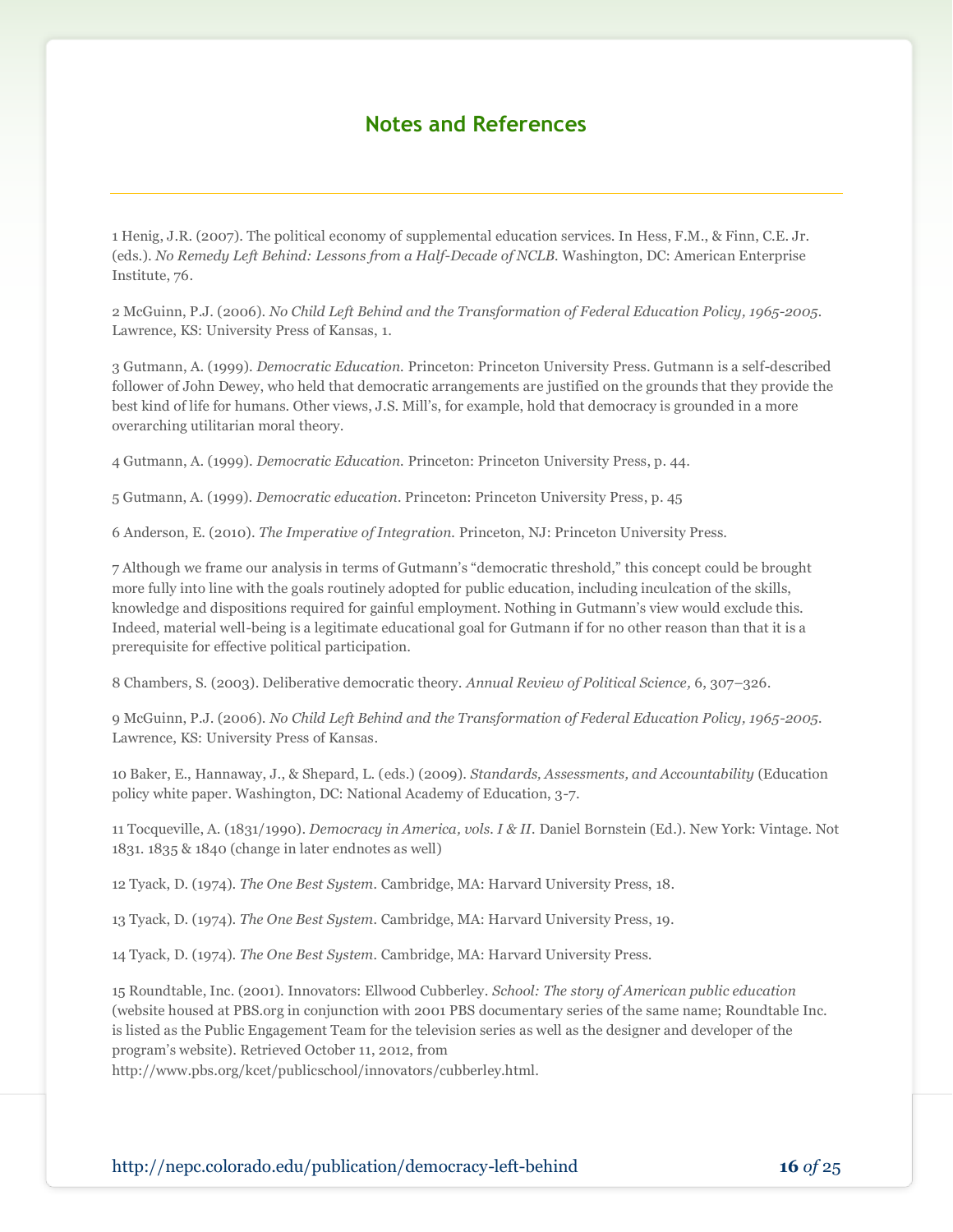16 McGuinn, P.J. (2006). *No Child Left Behind and the Transformation of Federal Education Policy, 1965-2005.* Lawrence, KS: University Press of Kansas.

17 Ravitch, D. (2010). *The Death and Life of the Great American School System.* New York: Basic Books, 114.

18 Ravitch, D. (1974). *The Great School Wars: New York City, 1805-1973.* New York: Basic Books .

19 Lipman, P. (2004). *High Stakes Education: Inequality, Globalization, and Urban School Reform*. New York: RoutledgeFalmer.

20 National Commission on Excellence in Education (1983). *A Nation at Risk.* Washington, DC: U. S. Government Printing Office.

21 McGuinn, P.J. (2006). *No Child Left Behind and the Transformation of Federal Education Policy, 1965-2005.* Lawrence, KS: University Press of Kansas, 43.

22 McGuinn, P.J. (2006). *No Child Left Behind and the Transformation of Federal Education Policy, 1965-2005.* Lawrence, KS: University Press of Kansas.

23 See, for example, Wilson, W.J. (1987). *The Truly Disadvantaged: The Inner City, the Underclass, and Public Policy.* Chicago, IL: University of Chicago Press.

24 See, for example, Murray, C. (1984). *Losing Ground: American Social Policy, 1950-1980.* New York: Basic Books.

25 Harrington, M. (1962). *The Other America: Poverty in the United States*. Simon & Schuster.

Moynihan, D. P. (1969). *On Understanding Poverty: Perspectives from the Social Sciences*. New York: Basic Books.

Murray, C. (1984). *Losing Ground: American Social Policy, 1950-1980.* New York: Basic Books.

26 Chubb, J. & Moe, T. (1990). *Politics, Markets, and America's Schools.* Washington, DC: The Brookings Institution.

27 Oakes, J., Rogers, J., & Lipton, M. (2006). *Learning Power: Organizing for Education and Justice.* New York: Teachers College Press, 160.

28 Chubb, J. & Moe, T. (1990). *Politics, Markets, and America's Schools.* Washington, DC: The Brookings Institution.

29 Kober, N. & Usher, A. (2012, January). *A Public Education Primer: Basic (and Sometimes Surprising) Facts about the U.S. Education System.* Washington, DC: Center on Education Policy, 12-14.

30 Howe, K. (2008). Evidence, the conservative paradigm, and school choice. In Feinberg, W., & Lubienski, C. (eds.). *School Choice Policies and Outcomes: Philosophical and Empirical Perspectives on Limits to Choice in Liberal Democracies.* Albany, New York: SUNY Press, 61-78.

31 Henig, J.R. (2007). The political economy of supplemental education services. In F.M. Hess, & C.E. Finn, Jr. (eds.). *No Remedy Left Behind: Lessons from a Half-Decade of NCLB.* Washington, DC: American Enterprise Institute, 66-95.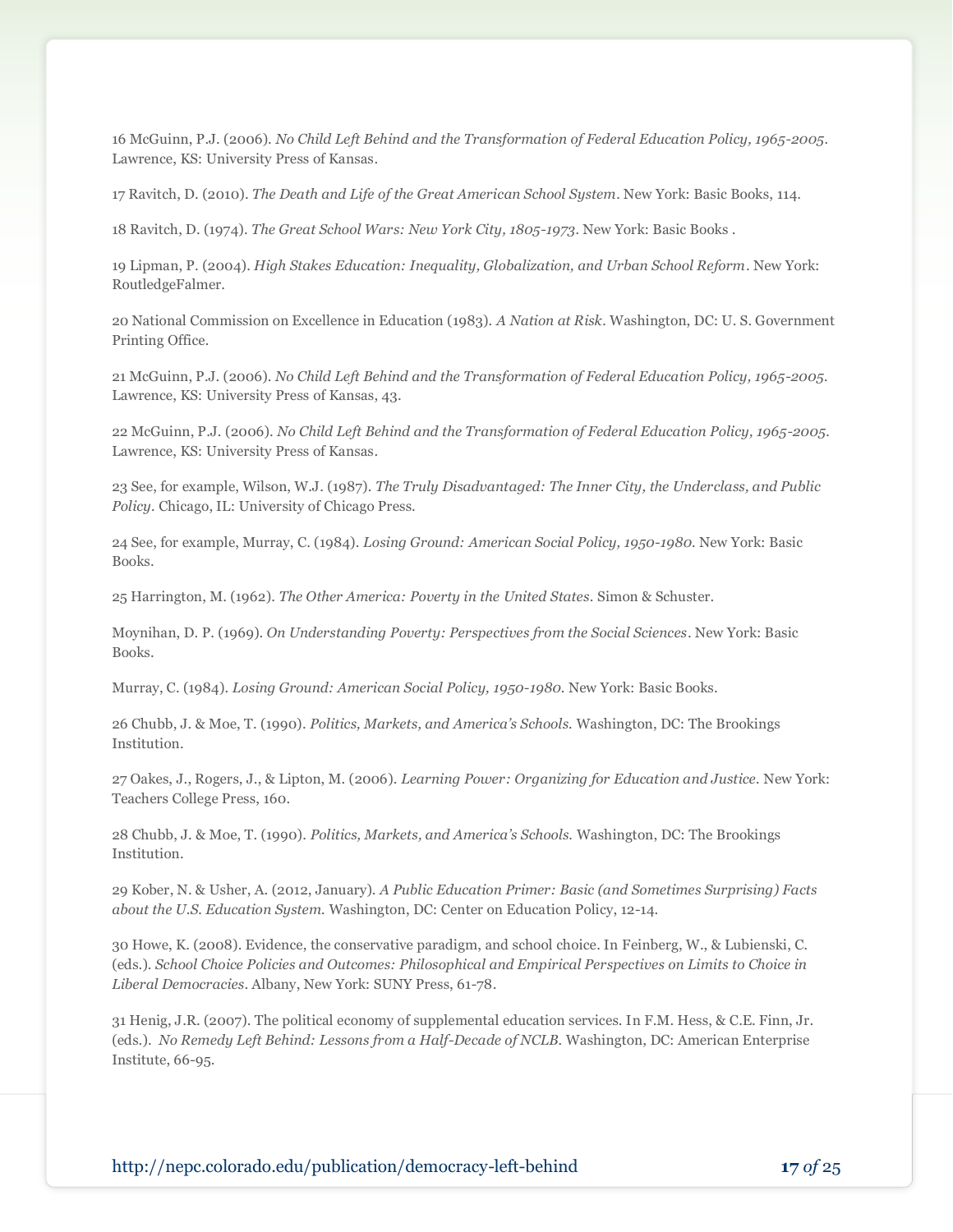32 Manna, P. (2007). NCLB in the states: Fragmented governance, uneven implementation. In F.M. Hess & C.E.Finn, Jr. (eds.). *No Remedy Left Behind: Lessons from a Half-Decade of NCLB*. Washington, DC: American Enterprise Institute Press, 21.

33 Hess, F.M. & Finn, C.E., Jr. (2007). Introduction, in *No Remedy Left Behind: Lessons from a Half-Decade of NCLB.* Washington, DC: American Enterprise Institute Press, 1-14.

34 "Hijacking" is the charge Polly Williams made against Gov. Tommy Thompson and others who proposed expanding the Milwaukee voucher program from low-income to all children in the Milwaukee system. For an account, see

Witte, J. (2000). *The Market Approach to Education: An Analysis of America's First Voucher Program*. Princeton, NJ: Princeton University Press.

35 Chute, E. (2012, August 12). Pennsylvania charter, public schools not always subject to the same rules. *Pittsburgh Post-Gazette.* Retrieved August 15, 2012, from

http://www.post-gazette.com/stories/news/education/pennsylvania-charter-public-schools-not-always-bound-tosame-rules-648697/#ixzz23KXL8eXX

Glass, G. (2008). *Fertilizers, Pills, and Magnetic Strips: The Fate of Public Education in America.* Charlotte, NC : Information Age Publishing, Inc., 148-202.

36 Lee, J. & Lubienski, C. (2011). Is racial segregation changing in charter schools? *International Journal of Educational Reform, 20*(3), 192-209.

Frankenberg, E., Siegel-Hawley, G., & Wang, J. (2011). Choice without equity: Charter school segregation. *Educational Policy Analysis Archives, 19*(1). Retrieved October 11, 2012, from http://epaa.asu.edu/ojs/article/view/779/.

Miron, G., Urschel, J., Mathis, W.J., & Tornquist, E. (2010). *Schools without diversity: Education Management Organizations, charter schools, and the demographic stratification of the American school system.* Boulder, CO: National Education Policy Center. Retrieved October 11, 2012, from http://nepc.colorado.edu/publication/schools-without-diversity.

For a fairly comprehensive treatment of the debate over charter schools, see Henig, J.R. (2008). *Spin Cycle: How Research Is Used in Policy Debates: The Case of Charter Schools.* New York: The Russell Sage Foundation.

37 Rentner, D.S., Scott, C., Kober, N., Chudowsky, N., Chudowsky, V., Joftus, S., & Zabala, D. (2006, March 24). *From the capital to the classroom: Year 4 of the No Child Left Behind Act*, Chapter 3. Washington, DC: Center on Education Policy, 55. Retrieved October 11, 2012, from http://www.cep-dc.org/displayDocument.cfm?DocumentID=301.

38 Lipman, P. (2004). *High Stakes Education: Inequality, Globalization, and Urban School Reform.* New York: RoutledgeFalmer, 177.

39 Nichols, S.L., Glass, G.V, & Berliner, D.C. (2006). High-stakes testing and student acheivement: Does accountability pressure increase student learning? *Education Policy Analysis Archives, 14*(1). Retrieved October 11, 2012, from http://epaa.asu.edu/epaa/v14n1/.

40 Glass, G. V (2008). *Fertilizers, Pills, and Magnetic Strips: The Fate of Public Education in America.* Charlotte, NC : Information Age Publishing, Inc., 225.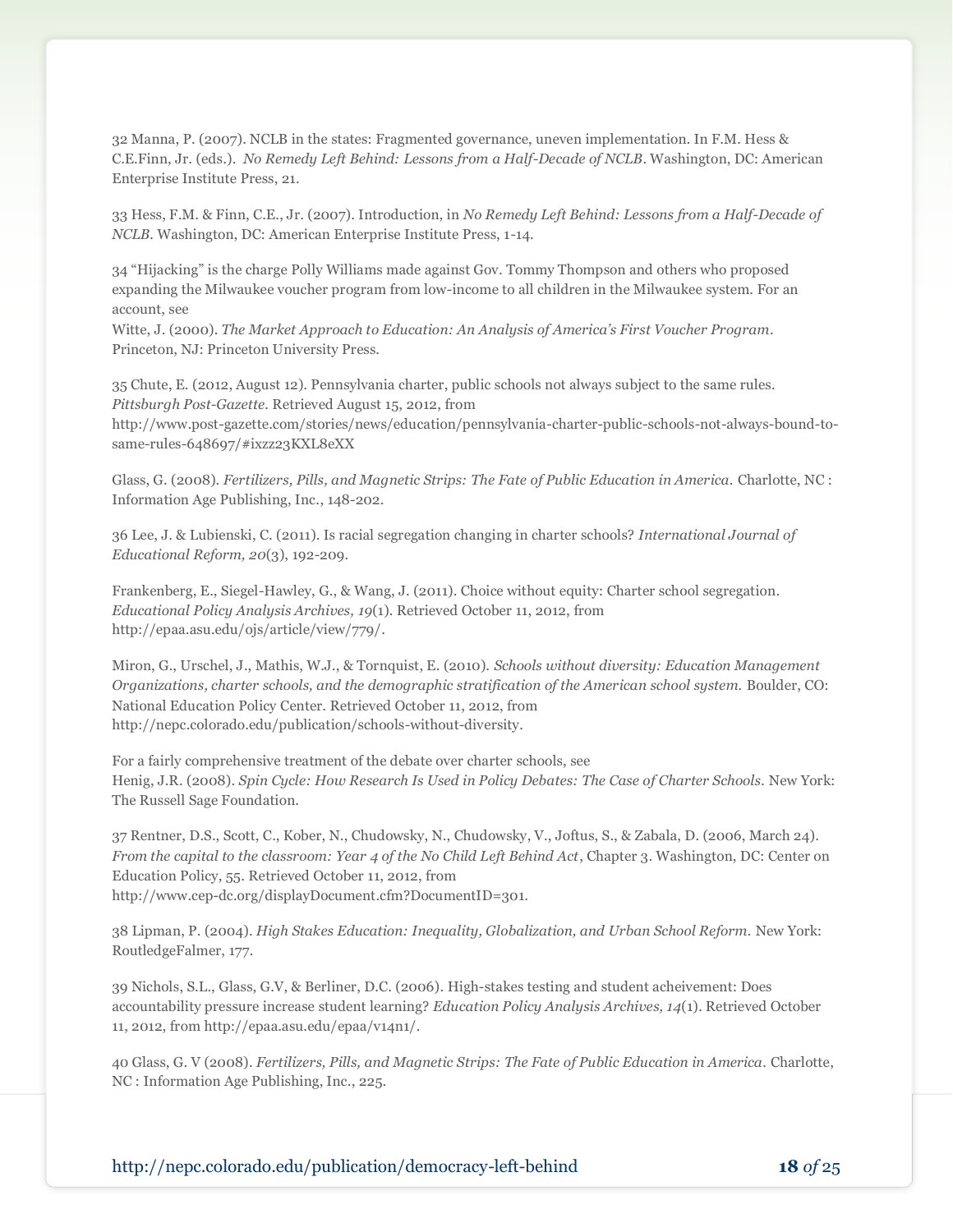41 Advancement Project *et al.* (2011, March). *Federal policy, ESEA reauthorization, and the School-to-Prison Pipeline*. Washington, DC, Philadelphia, New York, Boston, and Stewart, OH: Advancement Project, Education Law Center – PA, Juvenile Law Center, NAACP Legal Defense and Educational Fund Inc. National Center for Fair and Open Testing (FairTest), and The Forum for Education and Democracy. Retrieved October 11, 2012, from http://www.advancementproject.org/news/alerts/2010/12/federal-policy-esea-reauthorization-and-the-schoolto-prison-pipeline/.

LaFree, G. & Arum, R. (2006). The impact of racially inclusive schools on adult incarceration rates among U.S. cohorts of African Americans and Whites since 1930. *Criminology 44*(1), 73-103.

42 Advancement Project *et al.* (2011, March). *Federal policy, ESEA reauthorization, and the School-to-Prison Pipeline*. Washington, DC, Philadelphia, New York, Boston, and Stewart, OH: Advancement Project, Education Law Center – PA, Juvenile Law Center, NAACP Legal Defense and Educational Fund Inc. FairTest, and The Forum for Education and Democracy. Retrieved October 11, 2012, from

http://www.advancementproject.org/news/alerts/2010/12/federal-policy-esea-reauthorization-and-the-schoolto-prison-pipeline/.

43 Lipman, P. (2004). *High Stakes Education: Inequality, Globalization, and Urban School Reform*. New York: RoutledgeFalmer, 178.

44 Lipman, P. (2004). *High Stakes Education: Inequality, Globalization, and Urban School Reform*. New York: RoutledgeFalmer, 178.

45 Lipman, P. (2004). *High Stakes Education: Inequality, Globalization, and Urban School Reform*. New York: RoutledgeFalmer, 177.

46 Miron, G., Urschel, J., Yat Aguilar, M. A., & Dailey, B. (2012). *Profiles of for-profit and nonprofit Education Management Organizations: Thirteenth annual report - 2010-2011. Boulder, CO: National Education Policy* Center. Retrieved June 2012, from http://nepc.colorado.edu/publication/EMO-profiles-10-11/.

47 Saltman, K. (2007). *Capitalizing on Disaster: Taking and Breaking Public Schools.* Boulder, CO: Paradigm, 10.

48 Saltman, K. (2007). *Capitalizing on Disaster: Taking and Breaking Public Schools.* Boulder, CO: Paradigm.

49 Minthrop, H. & Sunderman, G.L. (2009) Predictable failure of federal sanctions-driven accountability for school improvement—and why we may retain it anyway. *Educational Researcher, 38*(5), 353-364.

50 As early as 2005, researchers projected that by 2013, nearly all public schools in the Great Lakes region would be declared "failing" under NCLB. See

Wiley, E., Mathis, W., & Garcia, D.R. (2005, September). The impact of adequate yearly progress requirement of the federal 'No Child Left Behind' Act on schools in the Great Lakes region. Tempe, AZ: Education Policy Studies Laboratory. Retrieved October 11, 2012, from

http://nepc.colorado.edu/publication/the-impact-adequate-yearly-progress-requirement-federal-no-child-leftbehind-act-schools/.

See also Saltman, K. (2007). *Capitalizing on Disaster: Taking and Breaking Public Schools.* Boulder, CO: Paradigm, 7.

51 Klein, A. (2012, August 8). NCLB waivers roll on, now 33 and counting. *Education Week*. Retrieved September 20, 2012, from

http://www.edweek.org/ew/articles/2012/08/08/37waivers.h31.html?qs=nclb+waivers/ (subscription required).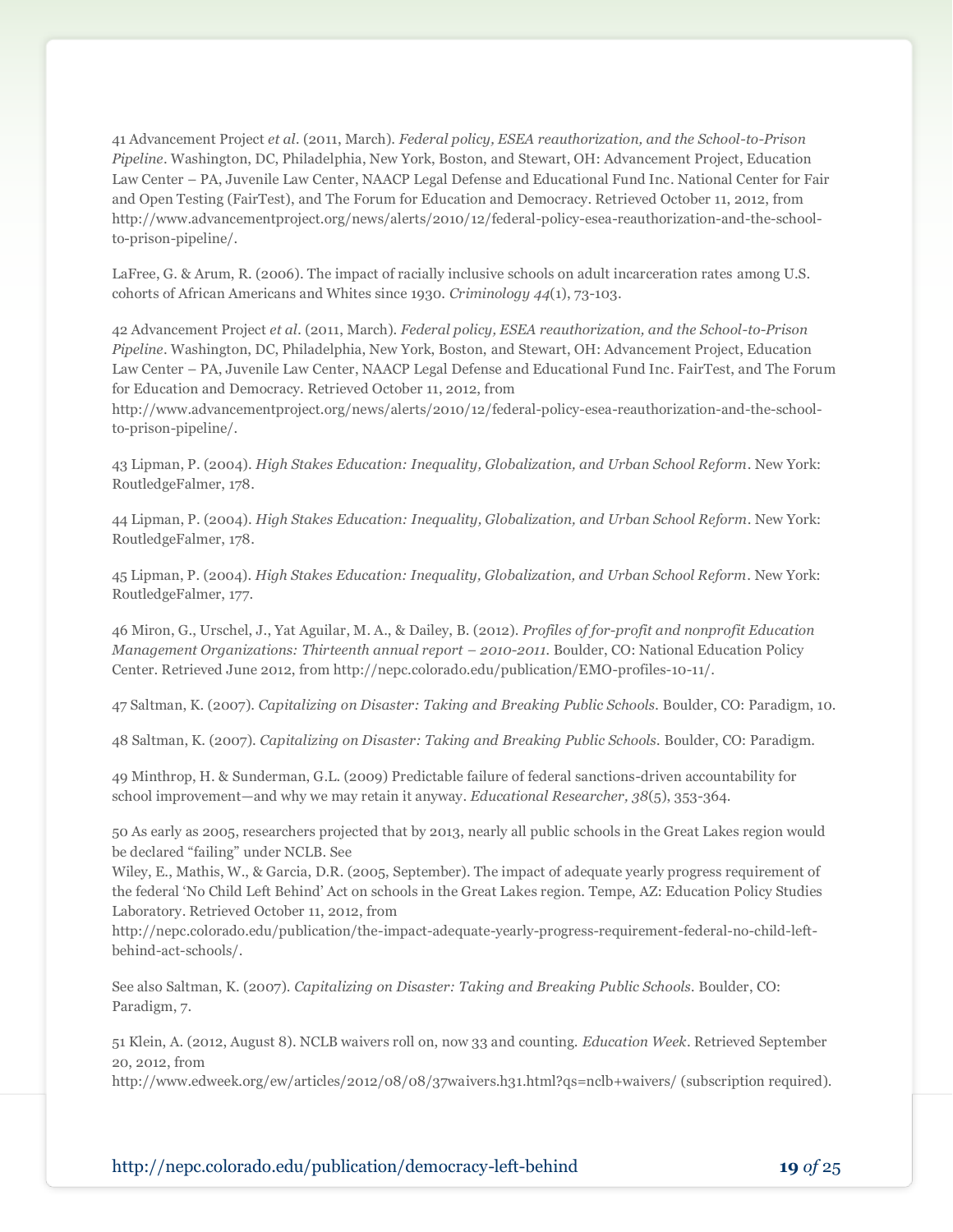52 McNeil, M. (2012, September 19). List of States Seeking NCLB Waivers Growing. *Education Week.* Retrieved September 20, 2012, from

http://www.edweek.org/ew/articles/2012/09/19/04policy.h32.html?qs=nclb+waivers/ (subscription required).

53 Muskal, M. (2012, February 9). No child left behind: Obama administration grants 10 waivers. *Los Angeles Times*. Retrieved June 22, 2012, from

http://latimesblogs.latimes.com/nationnow/2012/02/obama-administration-waiver-no-child-left-behind.html/.

54 Muskal, M. (2012, February 9). No child left behind: Obama administration grants 10 waivers. *Los Angeles Times*. Retrieved June 22, 2012, from http://latimesblogs.latimes.com/nationnow/2012/02/obama-administration-waiver-no-child-left-behind.html/.

55 Associated Press (2012, February 28). Secretary Duncan praises Colorado school reform. Retrieved August 14,

2012, from http://denver.cbslocal.com/2012/02/28/secretary-duncan-praises-colorado-school-reform/.

56 Colorado Department of Education (2011, September, 23; revised September 28; resubmitted January 20, 2012). *Colorado ESEA flexibility request*. Denver, CO: Author; Washington, DC: U.S. Department of Education, 107. Retrieved October 11, 2012, from

http://www.cde.state.co.us/Accountability/Downloads/NCLBWaiver/NCLBWaiverFinalResubmission.pdf/.

57 Riddle, W. (2012, May 8). *Major accountability themes of second-round state applications for NCLB waivers*. Washington, DC: Center on Education Policy. Retrieved July 4, 2012, from http://www.eric.ed.gov/ERICWebPortal/detail?accno=ED531861/.

Rothstein, R. (2011, September 1). Grading the education reformers: Steven Brill gives them much too easy a ride. An essay review of Steven Brill's *Class Warfare. Education Review, 14*(8). Retrieved July 2, 2012, from http://www.edrev.info/essays/v14n8.pdf/.

58 Howell, W., West, M., & Peterson, P.E. (2008). The 2008 Education Next-PEPG survey of public opinion, *Education Next, 8*(4). Retrieved July 2, 2012, from http://educationnext.org/the-2008-education-nextpepg-survey-of-public-opinion/.

59 Lipman, P. (2004). *High Stakes Education: Inequality, Globalization, and Urban School Reform*. New York: RoutledgeFalmer, 58.

Oakes, J., Rogers, J., & Lipton, M. (2006). *Learning Power: Organizing for Education and Justice.* New York: Teachers College Press.

National Education Association Priority Schools Campaign (2011, November 7). Family-school-community partnerships 2.0: Collaborative strategies to advance student learning (web page). Retrieved July 18, 2012, from http://neapriorityschools.org/engaged-families-and-communities/family-school-community-partnerships-2-0 collaborative-strategies-to-advance-student-learning/.

Buffenbarger, A. (2012, February 29). Education organizing—The path to real reform? *NEA Today*. Retrieved July 18, 2012 from http://neatoday.org/2012/02/19/education-organizing-the-path-to-real-reform/.

Annenberg Institute for School Reform (2012). *Getting started in education organizing: Resources and strategies.* Providence, RI: Brown University Annenberg Institute for School Reform. Retrieved October 11, 2012, from http://annenberginstitute.org/publication/getting-started-education-organizing-resources-and-strategies/.

60 Quoted in Ravitch, D. (2010). *The Death and Life of the Great American School System.* New York: Basic Books.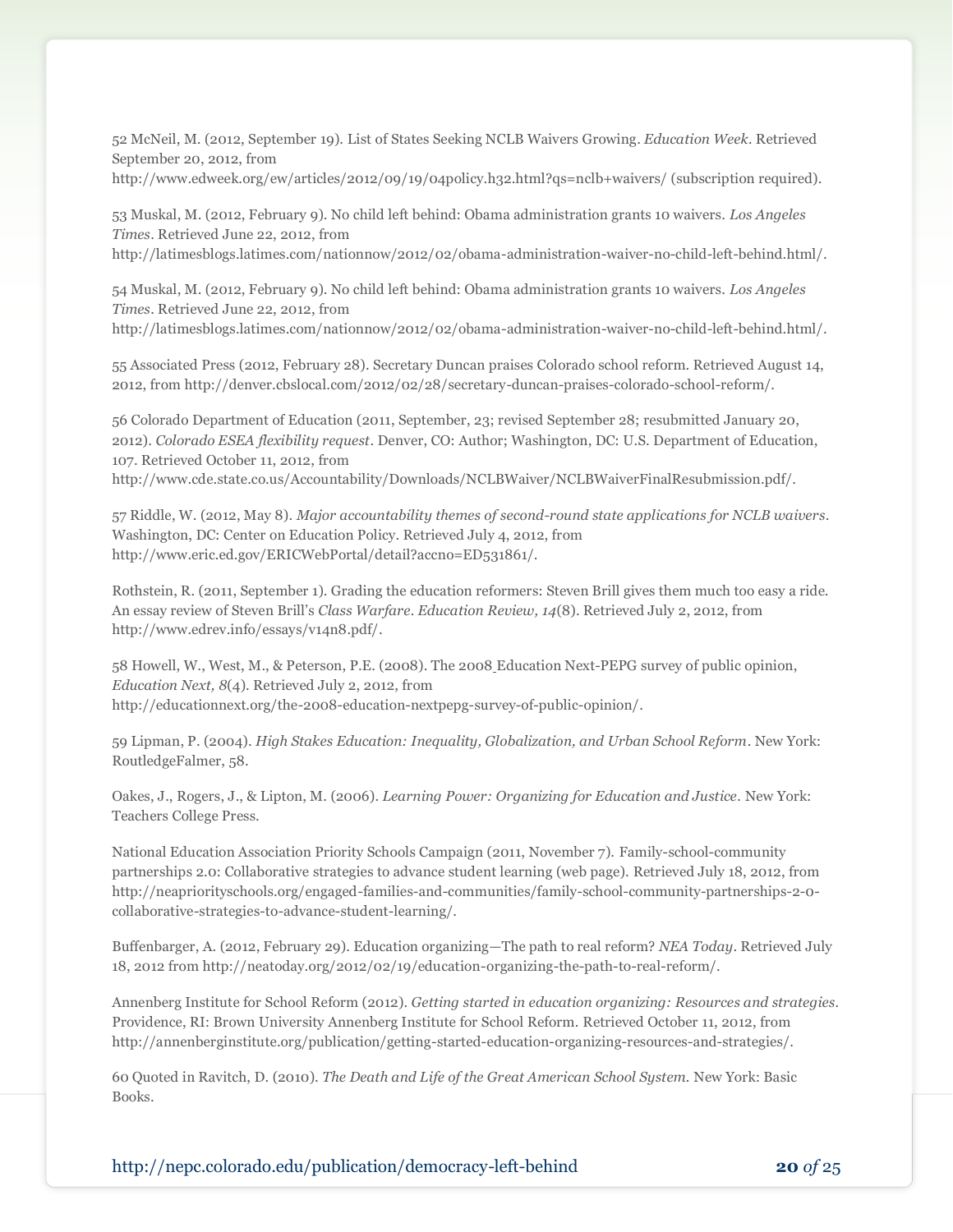61 Anderson, E. (2010). *The Imperative of Integration.* Princeton, NJ: Princeton University Press, 125;

Satz, D. (2007). Equality, adequacy, and education for citizenship. *Ethics, 117*, 623–648.

62 Gutmann, A. (1999). *Democratic Education.* Princeton: Princeton University Press.

63 Lee, J. & Lubienski, C. (2011). Is racial segregation changing in charter schools? *International Journal of Educational Reform, 20*(3), 192-209.

Frankenberg, E., Siegel-Hawley, G., & Wang, J. (2011). Choice without equity: Charter school segregation. *Educational Policy Analysis Archives, 19*(1). Retrieved October 11, 2012, from http://epaa.asu.edu/ojs/article/view/779/;

Miron, G., Urschel, J., Mathis, W.J., & Tornquist, E. (2010). *Schools without diversity: Education Management Organizations, charter schools, and the demographic stratification of the American school system.* Boulder, CO: National Education Policy Center. Retrieved October 11, 2012, from http://nepc.colorado.edu/publication/schools-without-diversity.

For a fairly comprehensive treatment of the debate over charter schools, see Henig, J.R. (2008). *Spin Cycle: How Research Is Used in Policy Debates: The Case of Charter Schools.* New York: The Russell Sage Foundation.

64 Increased stratification is only one of the consequences of accountability sanctions that have transformed the context of learning in U.S. public schools. Others include the growing prevalence of top-down management approaches, and many instances of cheating and outright fraud. See Augé, K. & Simpson, K. (2012, May 20). As stakes rise, so do allegations of cheating on standardized tests. *The Denver Post.* Retrieved July 2, 2012, from http://www.denverpost.com/news/ci\_20664491/stakes-rise-so-do-allegations-cheating-standardized-tests/.

65 National Center for Fair and Open Testing (FairTest) (2007, October). New evidence strengthens claim that testing narrows curriculum. *FairTest Examiner.* Retrieved June 6, 2012, from http://www.fairtest.org/new-evidence-strengthens-claim-testing-narrows-cur/.

66 McMurrer, J. (2007, December). *Choices, changes, and challenges: Curriculum and instruction in the NCLB era*. Washington, DC: Center on Education Policy. Retrieved October 12, 2012, from http://www.cep-dc.org/displayDocument.cfm?DocumentID=312/.

Center on Education Policy (2005, July). *NCLB: Narrowing the curriculum?* (NCLB Policy Brief 3). Washington, DC: Author. Retrieved October 12, 2012, from http://www.cep-dc.org/displayDocument.cfm?DocumentID=239/.

67 Dewey, J. (1938). *Experience and Education*. New York: Macmillan, 78.

68 Save Our Schools (2012). *Curriculum* (Position Paper). Retrieved June 16, 2012, from http://saveourschoolsmarch.com/issues/position-papers/curriculum/.

69 Ravitch, D. (2010). *The Death and Life of the Great American School System.* New York: Basic Books, 16.

70 Ravitch, D. (2010). *The Death and Life of the Great American School System.* New York: Basic Books, 20.

71 Ravitch, D. (2010). *The Death and Life of the Great American School System.* New York: Basic Books.

72 Neumann, R. (2008). Democracy at risk. *The Phi Delta Kappan, 89*(5), 332.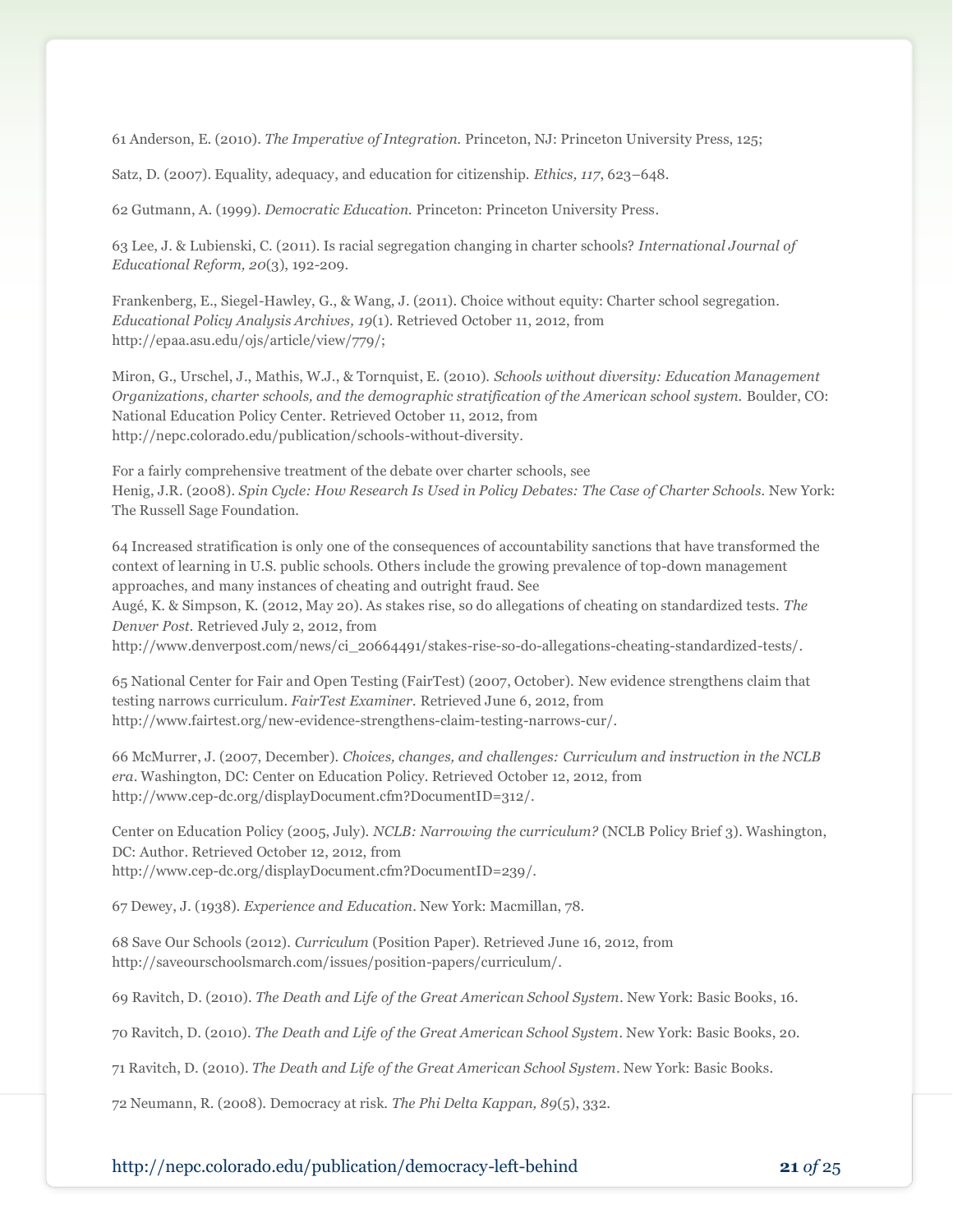73 Hanson, J. & Howe, K. (2011). The potential for deliberative democratic civic education. *Democracy and Education, 19*. Retrieved August 14, 2012, from http://democracyeducationjournal.org/home/vol19/iss2/3/.

74 Southern Poverty Law Center (2011). *Teaching the movement. The state of civil rights education in the United States 2011*. Montgomery, AL: Southern Poverty Law Center.

75 Southern Poverty Law Center (2011). *Teaching the movement. The state of civil rights education in the United States 2011*. Montgomery, AL: Southern Poverty Law Center, 6.

76 Gutmann, A. (1999). *Democratic Education.* Princeton: Princeton University Press.

77 Thus, Gutmann offers as a primary democratic virtue *tolerance*, but Howe prefers *recognition,* which is stronger. See

Howe, K. R. (1997). *Understanding Equal Educational Opportunity: Social Justice, Democracy, and Schooling.* New York: Teachers College Press.

78 Kunzman, R. (2011). Lessons in conversation: Why critical civic engagement requires talking about religion, and what that means for public schools. In J. Devitis (Ed.), *Critical Civic Literacy: A Reader.* New York: Peter Lang, 234-244.

79 The Institute of Education Sciences (2010, October). *Efficacy of schoolwide programs to promote social and character development and reduce problem behavior in elementary school children.* Washington, DC: U.S. Department of Education. Retrieved August 15, 2012 from http://www.ies.ed.gov/ncer/pubs/20112001/index.asp*/.*

Davis, Michael (2003). What's wrong with character education? *American Journal of Education 110*, 32.

80 Hewstone, M. & Brown, R. (1986). Contact is not enough: An intergroup perspective on the 'contact hypothesis.' In M. Hewstone & R. Brown (eds.). *Contact and Conflict in Intergroup Encounters.* Oxford: Blackwell, 1-44.

Kenworthy, J. Turner, R. Hewstone, M., & Voci, A. (2005). Intergroup contact: When does it work, and why? J. Dovidio, P. Glick, & L. Rudman (eds.). *On the Nature of Prejudice: Fifty Years after Allport.* Malden, MA: Blackwell.

81 Allport, G. (1954) *The Nature of Prejudice.* Cambridge, MA: Addison-Wesley.

82 Pettigrew, T. & Tropp, L, (2006). A meta-analytic test of intergroup contact theory. *Journal of Personality and Social Psychology 90*(5), 751-83;

Anderson, E. (2010). *The Imperative of Integration.* Princeton, NJ: Princeton University Press, 125.

83 Cohen, E. & Lotan, R. (1995). Producing equal-status interaction in the heterogeneous classroom. *American Educational Research Journal* 32, 99-120.

84 Eyler, J., Cook, V., & Ward, L. (1983). Resegregation: Segregation within desegregated schools. In C. Rossell & W. Hawley (eds.). *The Consequences of School Desegregation.* Philadelphia: Temple University Press, 126-62.

85 Anderson, E. (2010). *The Imperative of Integration.* Princeton, NJ: Princeton University Press, 127.

Holme, J., Wells, A., & Revilla, A. (2005). Learning through experience: What graduates gained by attending desegregated high schools. *Equity and Excellence in Education 38*(1), 12-24.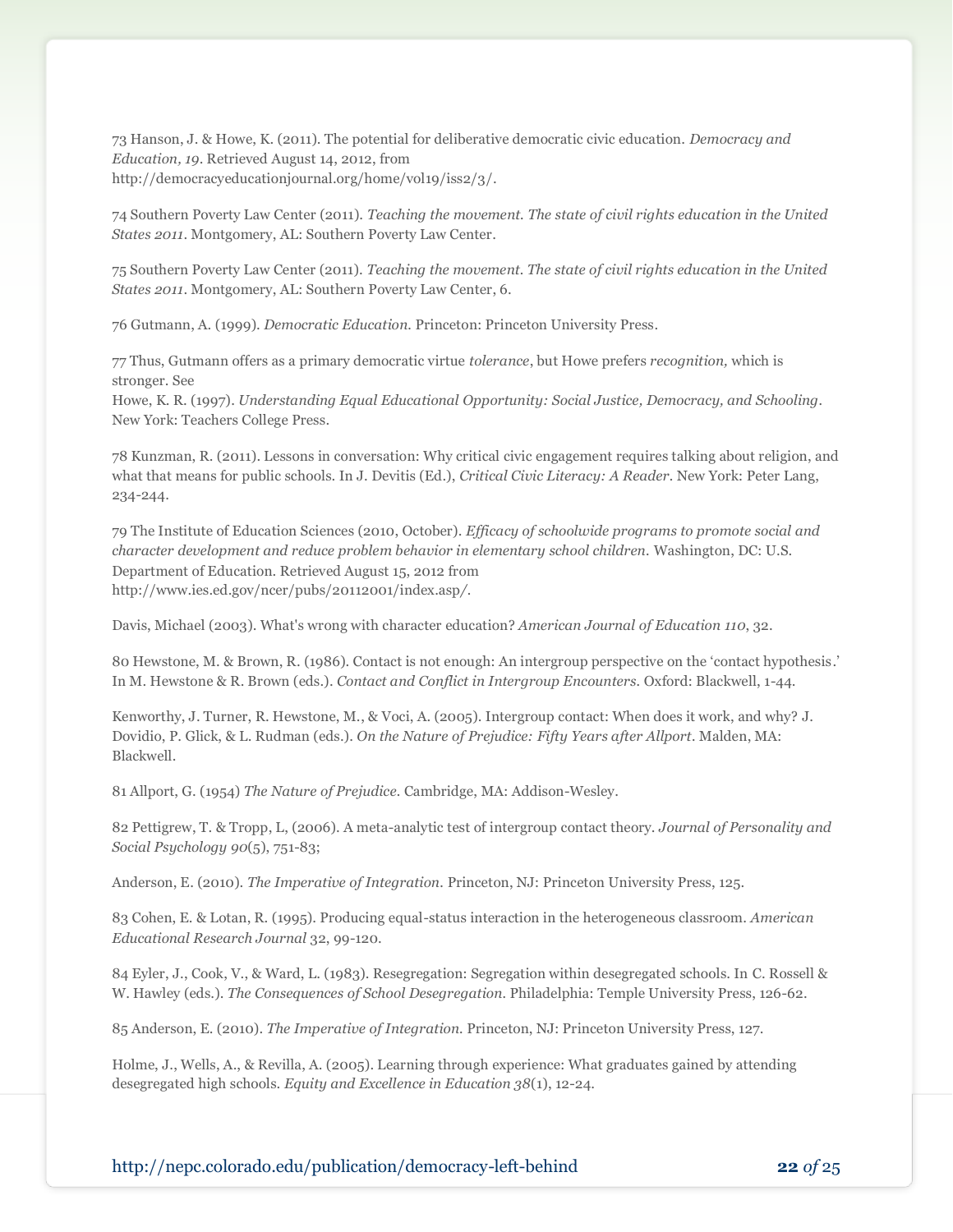86 Anderson, E. (2010). *The Imperative of Integration.* Princeton, NJ: Princeton University Press, 128.

87 Whortman, P. & Bryant, F. (1985). School desegregation and Black achievement. *Sociological Methods & Research 3*(13), 289-324.

Schofield, J. (2005). Review of research on school desegregation's impact on elementary and secondary school students. In J. Banks & C.M. Banks, (eds.). *Handbook of Research on Multicultural Education.* New York: Macmillan.

Guryan, J. (2004). Desegregation and black dropout rates. *American Economic Review* 94(4), 919-43.

88 Kirp, D. (2012, May 19). Making schools work. *The New York Times*, SR1. Retrieved July 1, 2012, from http://www.nytimes.com/2012/05/20/opinion/sunday/integration-worked-why-have-we-rejected-it.html/.

89 Johnson, R. C. (2011). *Long-run impacts of school desegregation and school quality on adult attainments.* Cambridge, MA: National Bureau of Economic Research, NBER Working Paper Series. Retrieved July 1, 2012, from http://www.nber.org/papers/w16664/.

90 Recent reviews of the research on charter schools, by far the most pervasive kind of public school choice, include Lee, J. & Lubienski, C. (2011). Is racial segregation changing in charter schools? *International Journal of Educational Reform, 20*(3), 192-209;

Frankenberg, E., Siegel-Hawley, G., & Wang, J. (2011). Choice without equity: Charter school segregation. *Educational Policy Analysis Archives, 19*(1). Retrieved October 11, 2012, from http://epaa.asu.edu/ojs/article/view/779/;

Miron, G., Urschel, J., Mathis, W., & Tornquist, E. (2010) *Schools without diversity: Education Management Organizations, charter schools, and the demographic stratification of the American school system*. EPIC/EPRU. http://epicpolicy.org/files/EMO-Seg.pdf/.

91 Orfield, G. (2009). *Reviving the Goal of an Integrated Society: A 21st Century Challenge.* UCLA, The Civil Rights Project. Retrieved July 1, 2012, from

http://civilrightsproject.ucla.edu/research/k-12-education/integration-and-diversity/reviving-the-goal-of-anintegrated-society-a-21st-century-challenge/.

92 Orfield, G. Kucsera, J., & Siegel-Hawley, G. (2012). *E Pluribus…Separation.* The Civil Rights Project. Retrieved September 20, 2012, from

http://civilrightsproject.ucla.edu/research/k-12-education/integration-and-diversity/mlk-national/epluribus...separation-deepening-double-segregation-for-more-students/.

93 Glass, G. (2008). *Fertilizers, Pills, and Magnetic Strips: The Fate of Public Education in America.* Charlotte, NC : Information Age Publishing, Inc.

94 Merry, M. (2012). Segregation and civic virtue. *Educational Theory, 62*(4), 465-86.

For additional examples, see Scott, J. T. (Ed.) (2005). *School Choice and Diversity: What the Evidence Says.* New York: Teachers College Press.

95 Linn, R. L. & Welner, K. (2007). *Race-conscious policies for assigning students to schools: Social science research and the Supreme Court cases*. Washington, DC: National Academy of Education.

96 The claim that the black-white achievement gap is primarily a result of failing schools is false; therefore it is implausible that *any* reform focused solely on what happens in schools can overcome the gap. Indeed, school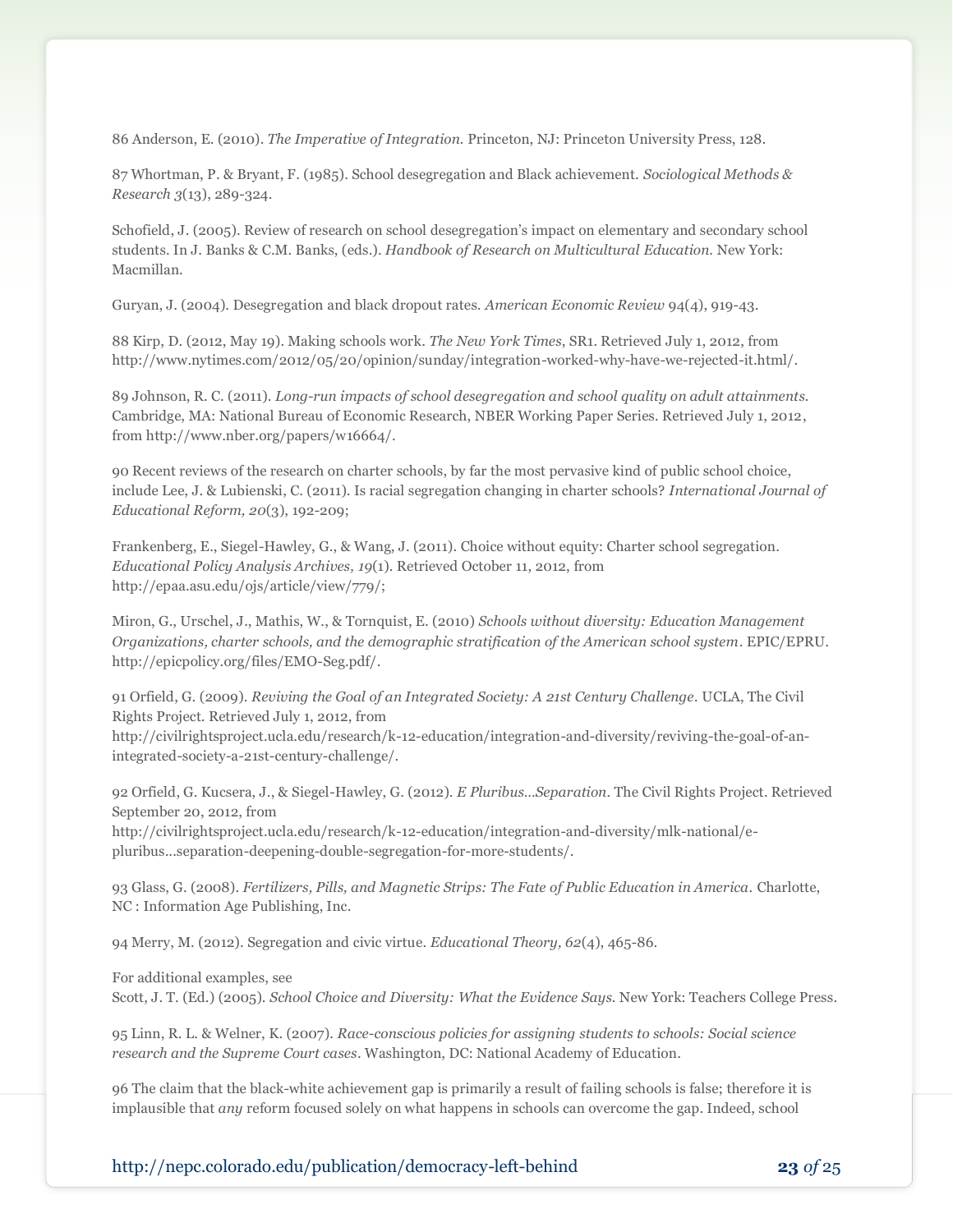factors matter a great deal, and public schools are already doing much to offset inequalities in the larger society. If we hope to close racial achievement gaps, however, Rothstein argues that we must expand our focus to include the time and activities engaged in outside of school time and engage in broader efforts to address prevailing social and economic inequalities. See

Rothstein, R. (2004). *Class and school: Using social, economic, and educational reform to close the black-white achievement gap.* Washington, DC: Economic Policy Institute.

97 Tocqueville, A. (1831/1990). *Democracy in America, vols. I & II.* Daniel Bornstein (ed.). New York: Vintage.

98 Tocqueville, A. (1831/1990). *Democracy in America, vols. I & II.* Daniel Bornstein (ed.). New York: Vintage, Book II, chapter 8.

99 For example, in the mid-1990s, both Speaker of the House Newt Gingrich (R-Georgia) and President Clinton were fond of quoting from *Democracy in America* in support of competing policy projects—Clinton invoked Tocqueville in his 1995 State of the Union Address, and around the same time Gingrich cited Tocqueville to support his "Contract with America." See

Nemani, A. (October 24, 2008). A Tocquevillian governing philosophy? Retrieved on July 2, 2012, from http://www.abhinemani.com/2008/10/24/a-tocquevillian-governing-philosophy/.

See also Clinton, W.J., (1995, January 24). 1995 State of the Union. The American President Project. Retrieved July 4, 2012, from http://www.presidency.ucsb.edu/ws/?pid=51634/;

Gingrich, N. (2008, October 26) Speech by Speaker of the House, Newt Gingrich before the Orphan Foundation of America. *The Multiracial Activist*. Retrieved July 4, 2012, from http://www.multiracial.com/government/gingrich2.html/.

100 Forum for Education and Democracy (2010). *Creating a national culture of learning: The Forum for Education and Democracy recommendations for the reauthorization of ESEA*. Retrieved June, 2012 from http://www.forumforeducation.org/files/u48/FED\_Short\_Paper\_on\_ESEA.pdf/.

Henig, J.R. (2009). Politicization of evidence: Lessons for an informed democracy. *Educational Policy*, *23*(1), 137- 160.

101 Burke, L. M. (2011). Backgrounder: Reducing the federal footprint on education and empowering state and local leaders*.* Washington, DC: The Heritage Foundation. Retrieved July 2, 2012, from http://report.heritage.org/bg2565/.

102 Lipman, P. (2004). *High Stakes Education: Inequality, Globalization, and Urban School Reform*. New York: RoutledgeFalmer;

Oakes, J., Rogers, J., & Lipton, M. (2006). *Learning Power: Organizing for Education and Justice.* New York: Teachers College Press;

Annenberg Institute for School Reform (2012). *Getting started in education organizing: Resources and strategies.* Providence, RI: Brown University Annenberg Institute for School Reform. Retrieved October 11, 2012, from http://annenberginstitute.org/publication/getting-started-education-organizing-resources-and-strategies/.

103 Fine, M. (1993). [Ap]parent involvement: Reflections on parents, power, and urban public schools. *Teachers College Record, 94*(4), 682-710.

Oakes, J., Rogers, J., & Lipton, M. (2006). *Learning Power: Organizing for Education and Justice.* New York: Teachers College Press.

http://nepc.colorado.edu/publication/democracy-left-behind **24** *of* 25